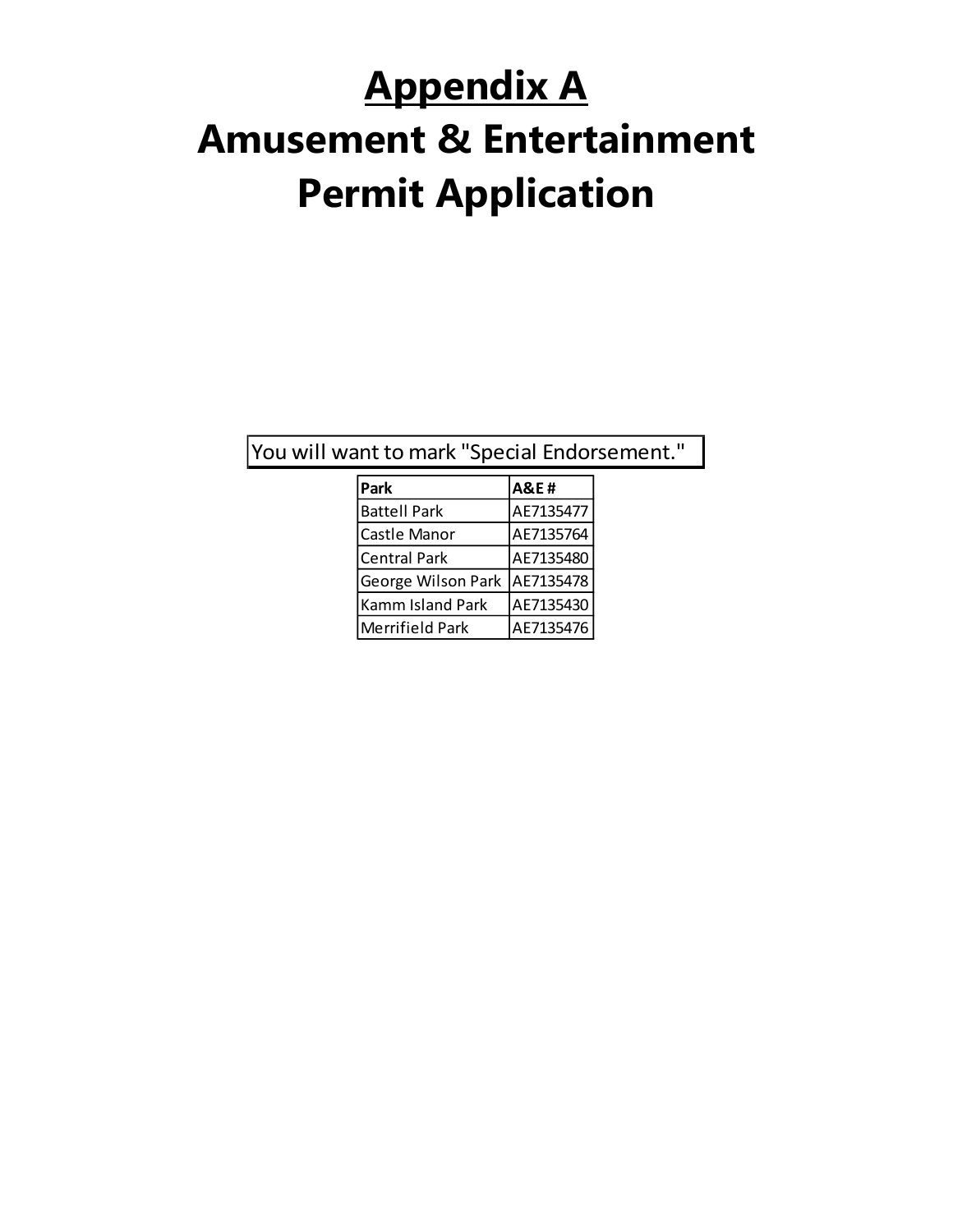

#### **APPLICATION FOR AMUSEMENT ENTERTAINMENT PERMIT** State Form 42235 (R10 / 3-18)

#### **INSTRUCTIONS:**

 $\boldsymbol{\Lambda}$ If non-exempt, include appropriate fee with this application. See page 2 for Permit Fees.  $2.$ If claiming exempt status, please submit State Form 56400, Amusement and Entertainment Fee Exemption.

 $\overline{3}$ . Include an updated plan.

Make all payments payable to the Indiana Department of Homeland Security. 4.  $5.$ Return completed form and payment to the agency at the above address.

|                                                                                                                                                                                                                                                                                                                                                                                                                                                                                               |                                                                            | <b>FACILITY INFORMATION</b>                 |                                     |                                                                       |
|-----------------------------------------------------------------------------------------------------------------------------------------------------------------------------------------------------------------------------------------------------------------------------------------------------------------------------------------------------------------------------------------------------------------------------------------------------------------------------------------------|----------------------------------------------------------------------------|---------------------------------------------|-------------------------------------|-----------------------------------------------------------------------|
| Type of facility:<br>$\Box$ Theater<br>□ Assembly Hall                                                                                                                                                                                                                                                                                                                                                                                                                                        | Dance Hall<br>$\Box$ Night Club<br>$\Box$ Roller Rink<br>$\Box$ Lodge Hall | □ Cabaret<br>□ Carnival / Fair              | □ Special Event<br>$\Box$ Gymnasium | □ Haunted House<br>$\Box$ Other (specify)                             |
| Name of facility                                                                                                                                                                                                                                                                                                                                                                                                                                                                              |                                                                            |                                             | County                              |                                                                       |
| Address of facility (number and street, city, state, and ZIP code)                                                                                                                                                                                                                                                                                                                                                                                                                            |                                                                            |                                             |                                     |                                                                       |
| Specific room floor or number                                                                                                                                                                                                                                                                                                                                                                                                                                                                 | Description of facility                                                    |                                             |                                     |                                                                       |
| Closest intersecting street or road                                                                                                                                                                                                                                                                                                                                                                                                                                                           |                                                                            | Direction from Intersection                 | $\Box$ North                        | $\Box$ South<br>$\Box$ East<br>□ West                                 |
|                                                                                                                                                                                                                                                                                                                                                                                                                                                                                               |                                                                            | <b>APPLICANT INFORMATION</b>                |                                     |                                                                       |
| Type of applicant<br>□ Owner<br>$\Box$ Operator<br>$\Box$ Lessee                                                                                                                                                                                                                                                                                                                                                                                                                              | Name of applicant                                                          |                                             |                                     | Telephone number                                                      |
| Address of applicant (number and street, city, state, and ZIP code)                                                                                                                                                                                                                                                                                                                                                                                                                           |                                                                            |                                             |                                     |                                                                       |
| Name of person to contact for inspection                                                                                                                                                                                                                                                                                                                                                                                                                                                      |                                                                            | E-mail address                              |                                     | Telephone number                                                      |
| Address of contact person (number and street, city, state, and ZIP code)                                                                                                                                                                                                                                                                                                                                                                                                                      |                                                                            |                                             |                                     |                                                                       |
|                                                                                                                                                                                                                                                                                                                                                                                                                                                                                               |                                                                            | <b>ANNUAL PERMIT INFORMATION</b>            |                                     |                                                                       |
| Type of permit request (This event will be going on all<br>year, daily, nightly, or weekends.)                                                                                                                                                                                                                                                                                                                                                                                                |                                                                            | Dates (month, day, year) and hours of event | Occupant load                       | For renewal, please provide:                                          |
| Annual Event Endorsement                                                                                                                                                                                                                                                                                                                                                                                                                                                                      |                                                                            |                                             |                                     |                                                                       |
| Description of activities / event (Please use additional sheet to list events, if needed.)                                                                                                                                                                                                                                                                                                                                                                                                    |                                                                            |                                             |                                     |                                                                       |
|                                                                                                                                                                                                                                                                                                                                                                                                                                                                                               |                                                                            | SPECIAL ENDORSEMENT INFORMATION             |                                     |                                                                       |
| Type of permit request (One time event; additional to annual.)                                                                                                                                                                                                                                                                                                                                                                                                                                |                                                                            | Dates (month, day, year) and hours of event | Occupant load                       |                                                                       |
| Special Event Endorsement                                                                                                                                                                                                                                                                                                                                                                                                                                                                     |                                                                            |                                             |                                     | AE #<br>you are applying under (Must first<br>have an annual permit.) |
| Name of event and description of activities. (Use separate sheet, if needed. Please attach all floor and site plans as required by 675 IAC 12-9-3(a)(2).)                                                                                                                                                                                                                                                                                                                                     |                                                                            |                                             |                                     |                                                                       |
|                                                                                                                                                                                                                                                                                                                                                                                                                                                                                               |                                                                            | <b>EVENT DETAILS</b>                        |                                     |                                                                       |
| Is there going to be (check appropriate box):<br>$\Box$ Stage:<br>$\Box$ Temporary<br>$\Box$ Outdoor                                                                                                                                                                                                                                                                                                                                                                                          | $\Box$ Canopy                                                              | $\Box$ Tent                                 | □ Outdoor Stage Equipment           |                                                                       |
|                                                                                                                                                                                                                                                                                                                                                                                                                                                                                               |                                                                            | <b>APPLICATION CERTIFICATION</b>            |                                     |                                                                       |
| , hereby certify, under penalty of periury, that the information contained in this<br>I, or we.<br>application is true and accurate to the best of my(our) knowledge and belief and that the operation of the place of amusement or entertainment or<br>events described above will conform in every respect and at all times with the laws, rules, and regulations of the Fire Prevention and Building Safety<br>Commission and will not be used for other purposes except as herein stated. |                                                                            |                                             |                                     |                                                                       |
| Signature                                                                                                                                                                                                                                                                                                                                                                                                                                                                                     |                                                                            |                                             | Date (month, day, year)             |                                                                       |

| - ONLY<br>OFFICE<br>100 <sub>m</sub><br>TOR.<br>.<br>---------<br>________ |                                |                   |            |                |                |
|----------------------------------------------------------------------------|--------------------------------|-------------------|------------|----------------|----------------|
| Permit number                                                              | ı number<br>-ee identification | of permit<br>`vpe | Fee amount | payment<br>voe | Year of permit |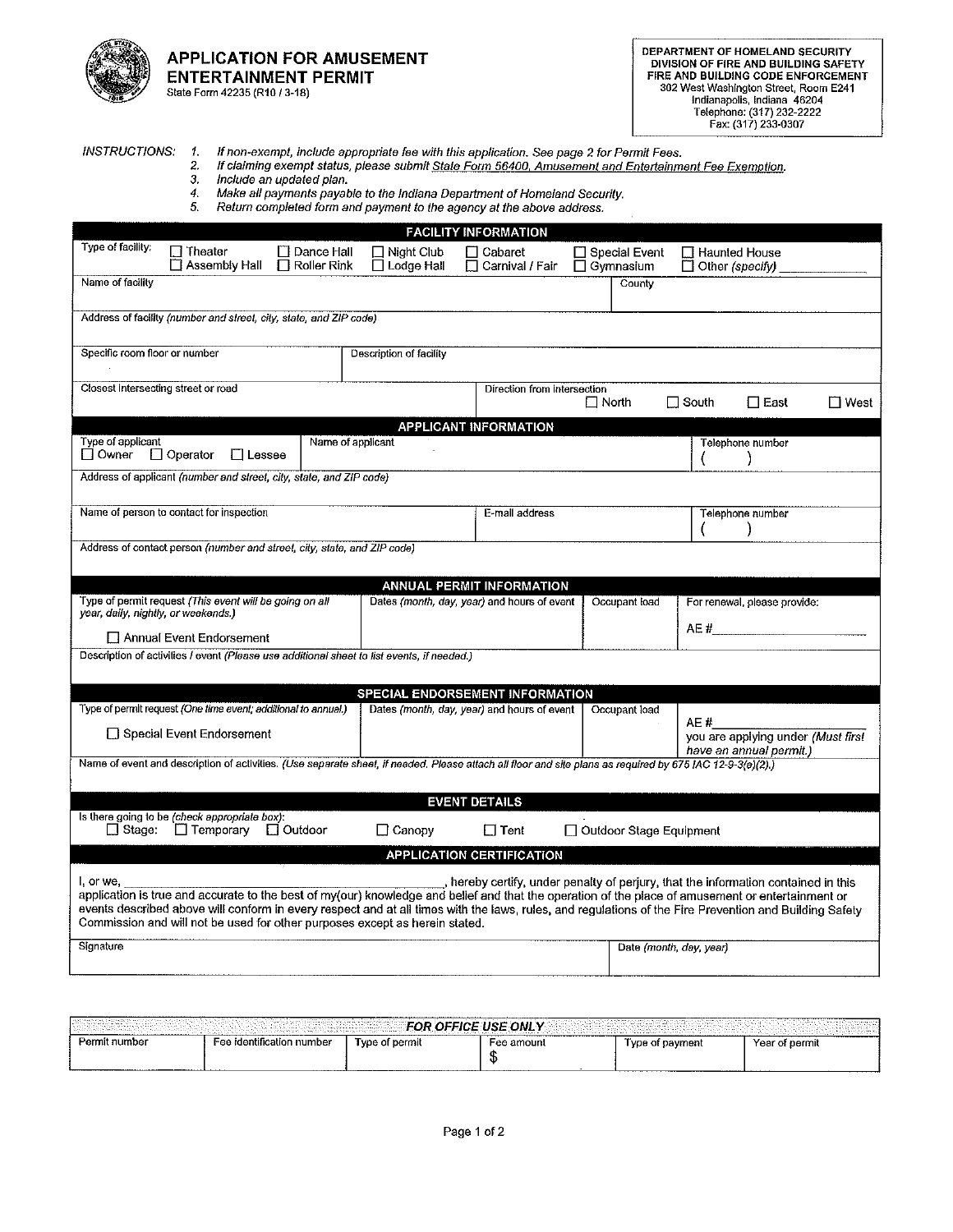#### **PERMIT FEES**

Fees are based on the occupancy load and the number of seating configurations or arrangements covered by the application. See 675 IAC 12-3-8.

If you are a location where your occupant load is based entirely on fixed seating, and all planned amusement or entertainment activities covered by this<br>application will utilize a single floor plan, your fee will be based

If your planned amusements or entertainments will utilize more than one seating configuration or arrangement, or your occupant load is not based<br>entirely on fixed seating, your fee will be determined by adding your totals

If you are applying for a Special Event Endorsement, disregard Category A and Category B.

Amusement and Entertainment permit and inspection fee authority: IC 22-12-6-7 Affected: IC 22-12-6; IC 22-14-3-4.

| <b>CATEGORY A</b>                                               |                                                                                                                                                                                                                  |  |  |  |
|-----------------------------------------------------------------|------------------------------------------------------------------------------------------------------------------------------------------------------------------------------------------------------------------|--|--|--|
|                                                                 |                                                                                                                                                                                                                  |  |  |  |
| $1 - 99$ Persons = \$99.00                                      | $1,000 - 4,999$ Persons = \$203.00                                                                                                                                                                               |  |  |  |
|                                                                 | $5,000 - 9,999$ Persons = \$237.00                                                                                                                                                                               |  |  |  |
|                                                                 | 10,000 Persons or More = \$272.00                                                                                                                                                                                |  |  |  |
|                                                                 |                                                                                                                                                                                                                  |  |  |  |
|                                                                 |                                                                                                                                                                                                                  |  |  |  |
|                                                                 |                                                                                                                                                                                                                  |  |  |  |
| $X$ \$99.00 = \$                                                |                                                                                                                                                                                                                  |  |  |  |
|                                                                 |                                                                                                                                                                                                                  |  |  |  |
|                                                                 |                                                                                                                                                                                                                  |  |  |  |
| Check here if you are applying for a Special Event Endorsement. | Special Endorsement = \$99.00                                                                                                                                                                                    |  |  |  |
|                                                                 |                                                                                                                                                                                                                  |  |  |  |
|                                                                 |                                                                                                                                                                                                                  |  |  |  |
|                                                                 | 100 - 499 Persons = \$134.00<br>500 - 999 Persons = \$168.00<br><b>CATEGORY B</b><br>Please insert number of seating configurations or arrangements and multiply by \$99.00.<br><b>SPECIAL EVENT ENDORSEMENT</b> |  |  |  |

 $\sim$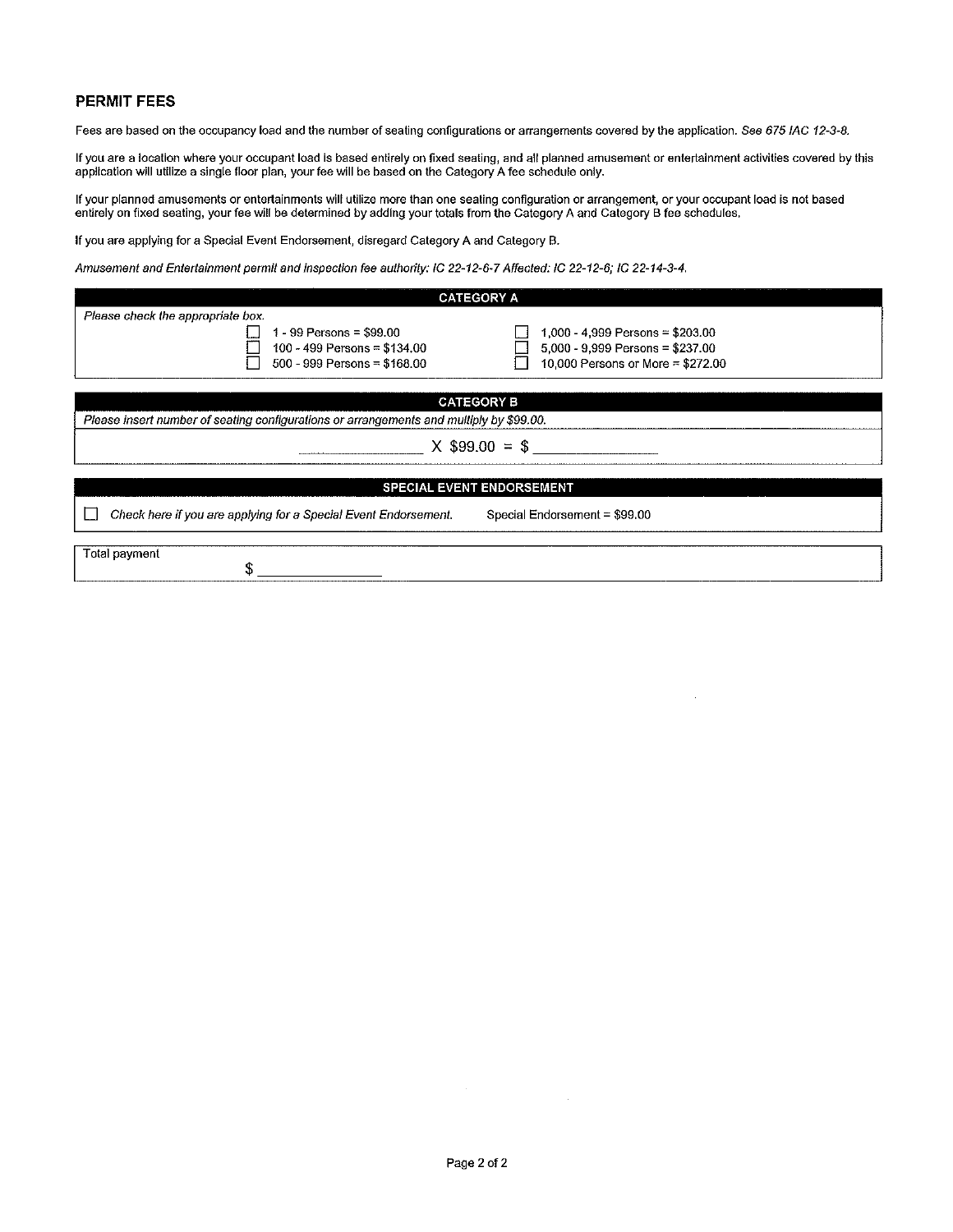### **Appendix B**

### **Anchorage Documentation: Tents & Other Membrane Structures**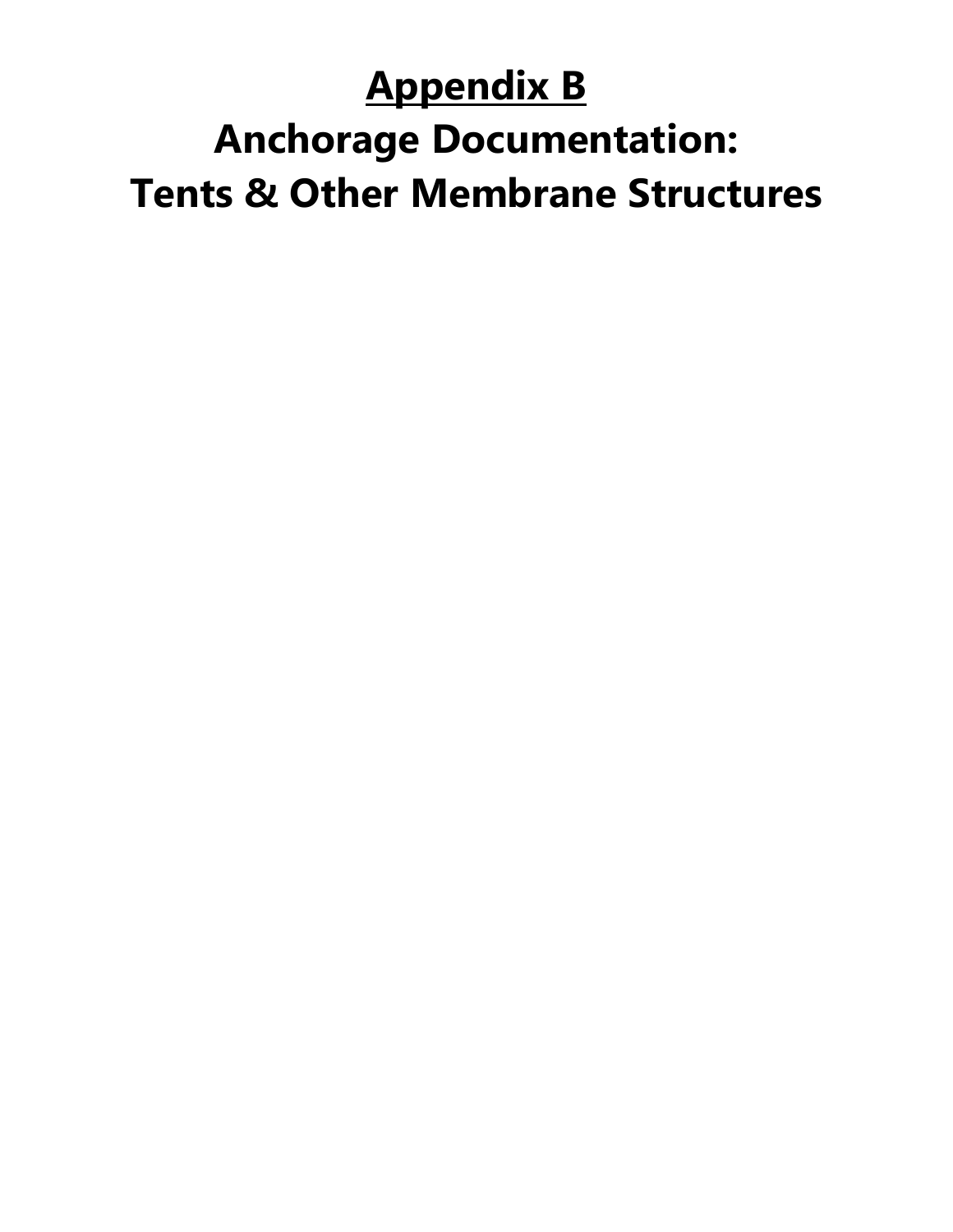### **TENTS AND OTHER MEMBRANE STRUCTURES ANCHORAGE DOCUMENTATION**

Documentation that tents and other membrane structures are roped, braced and anchored to withstand the weather and prevent collapse is required for every tent or membrane structure erected.

Specifically: Section 3103.9 Indiana Fire Code 2014 ed.

Anchorage required. Tents or membrane structures and their appurtenances shall be adequately roped, braced and anchored to withstand the elements of weather and prevent against collapsing. Documentation of structural stability shall be furnished to the fire code official on request.

If no documentation is available, the installer shall sign the following statement and leave it with a responsible person associated with the event who will present the information to the fire code official upon request. If there is more than one installer for these items, each installer shall provide the required documentation or execute the following statement.

The purpose of this form is to eliminate return trips by the installer to the location of the tent or membrane structure to provide the required documentation or to verify the installation methods.

+++++++++++++++++++++++++++++++++++++++++++++++++++++++++++++++++++ +++++++++++

I, the same of the tents and membrane structures at the law of the tents and membrane structures at the law of the tents and membrane structures at the

(event), do affirm that the installation is adequate to meet the requirements of the Indiana Fire Code as

stated above.

| Installer (Printed name): | Event Coordinator (Printed name): |
|---------------------------|-----------------------------------|
| Installer (Signature):    | Event Coordinator (Signature):    |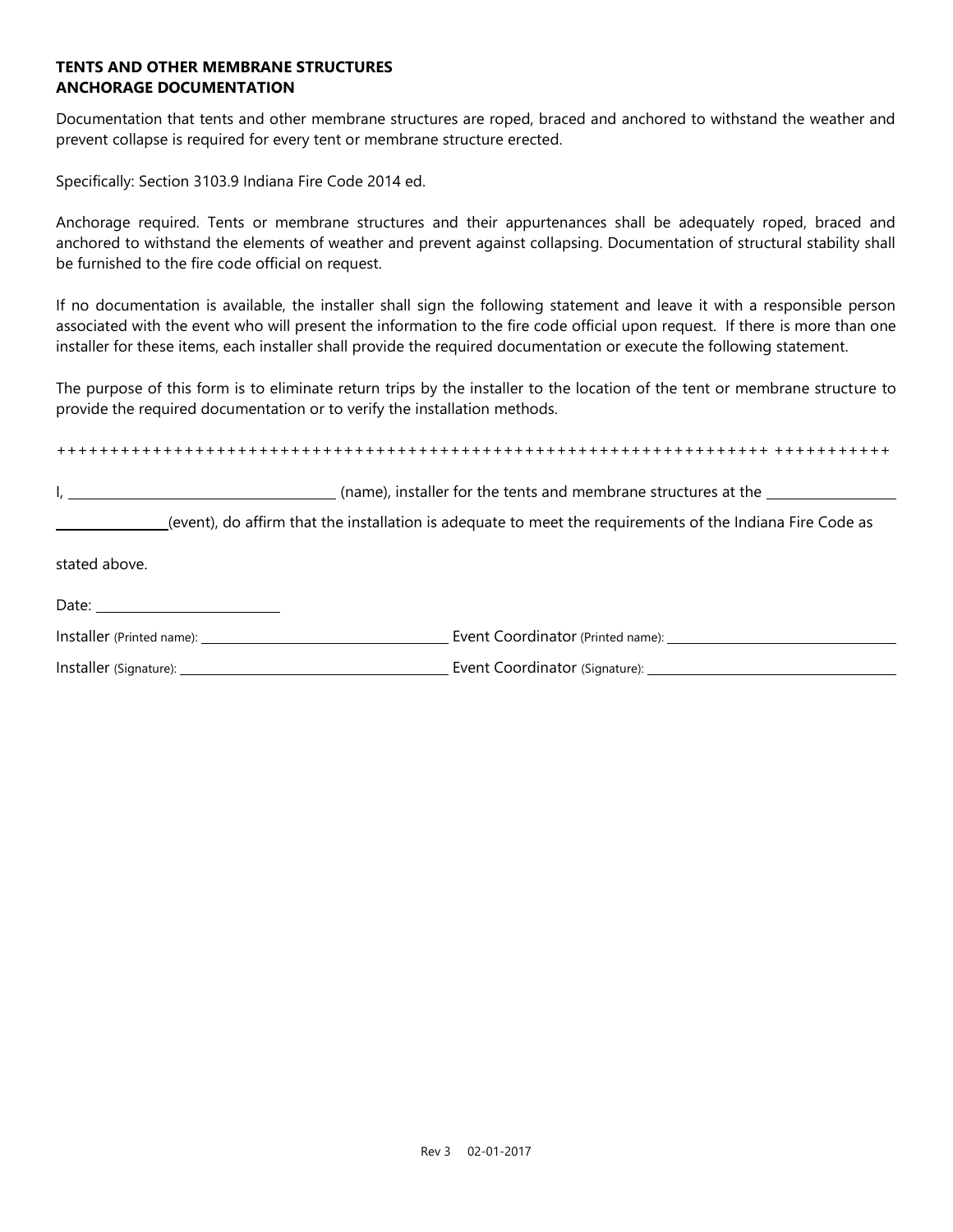# **Appendix C City of Mishawaka: Tent Permit Application**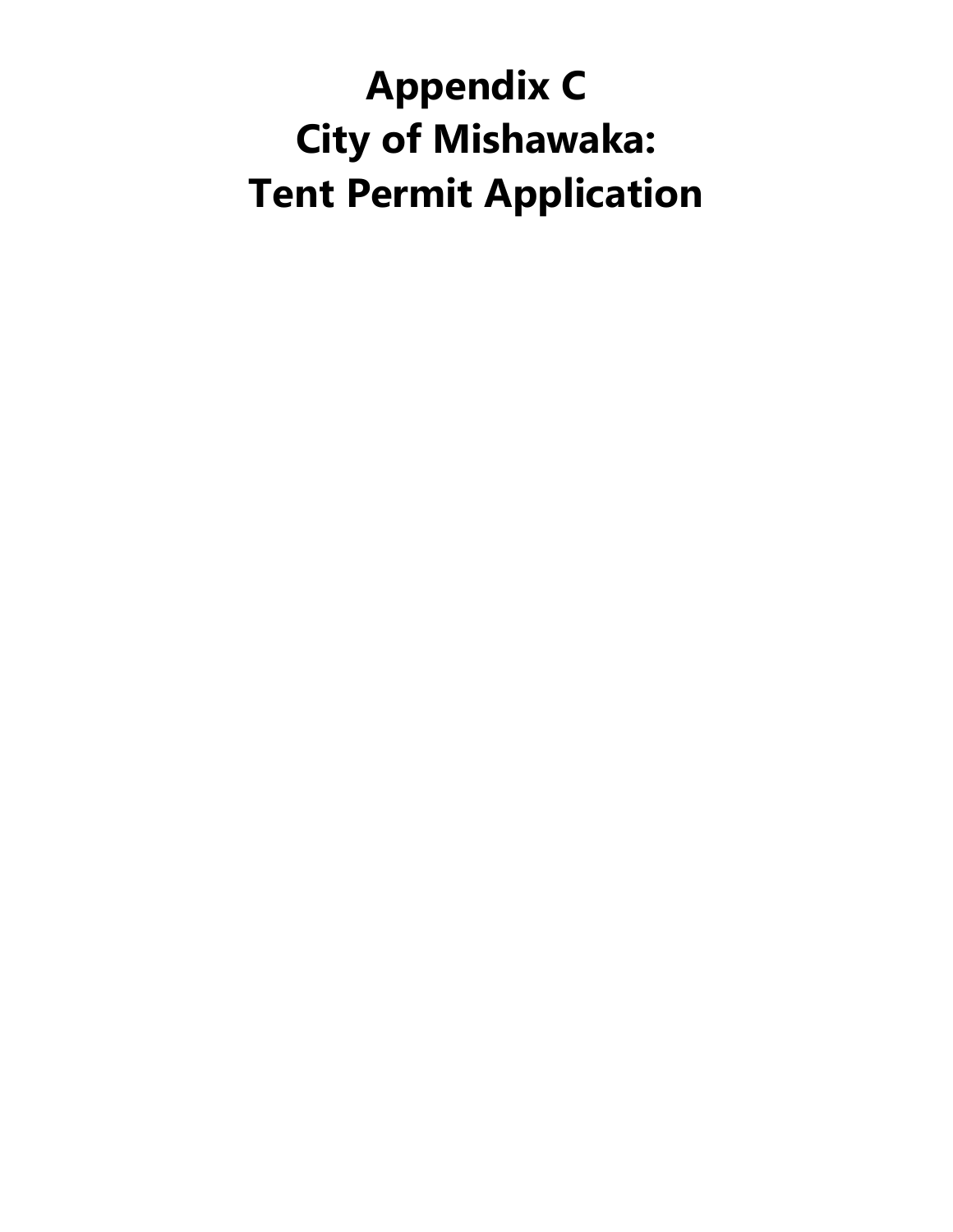

CITY OF MISHAWAKA

 **DAVID A. WOOD, MAYOR Department of Community Development & Planning**

### **TENT POLICY**

PLEASE DOCUMENT THE FOLLOWING ON A SITE PLAN OR AERIAL OF THE PROPERTY TENT IS TO BE ERECTED AND RETURN TO PLANNING:

- A Transient Merchant License may be required. Contact the City Controller Office at (574) 258-1622.
- Distance tent will be from existing building
- Size of the tent
- The purpose for the tent
- Parking spaces that will be taken (covered) by the tent
- Dates the tent will remain erected
- Traffic Flow

#### **Codes to Be Observed & That Will Be Strictly Enforced**

- 1. The tent shall be set at least 20 feet from buildings.
- 2. Vehicles shall be parked at least 20 feet from the tent stakes.
- 3. Any generator used must be located 20 feet from tent and enclosed. (See 675 IAC 22)
- 4. "No Smoking" signs shall be placed in the tent.
- 5. A fire extinguisher rated for Class A, B & C fires must be placed in the tent where it will be easily accessible.
- 6. Signage may not be placed on, in, and/or outside the tent that would be visible from the street.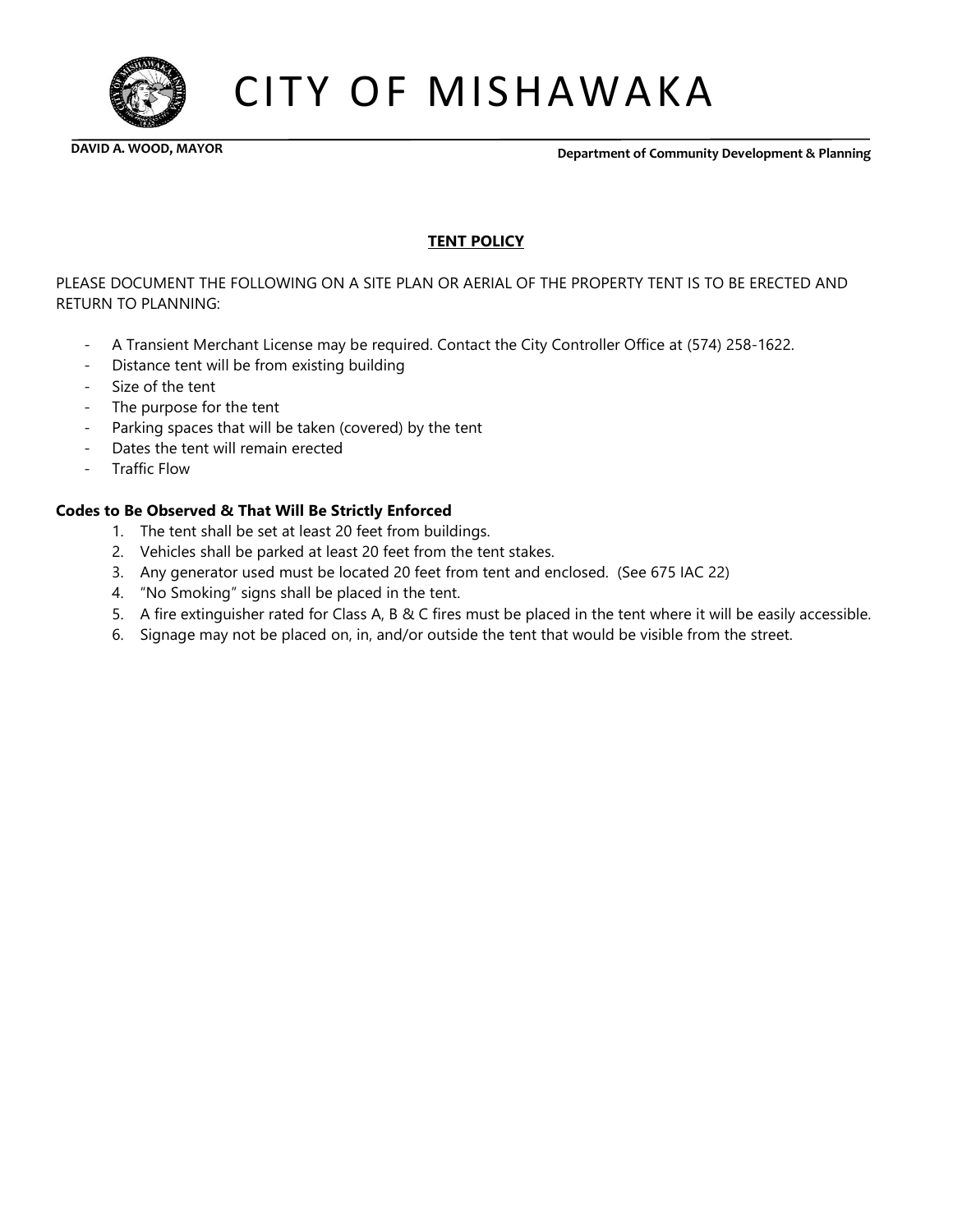### **Appendix D General Tent Set Up Rules (not an exhaustive or comprehensive list)**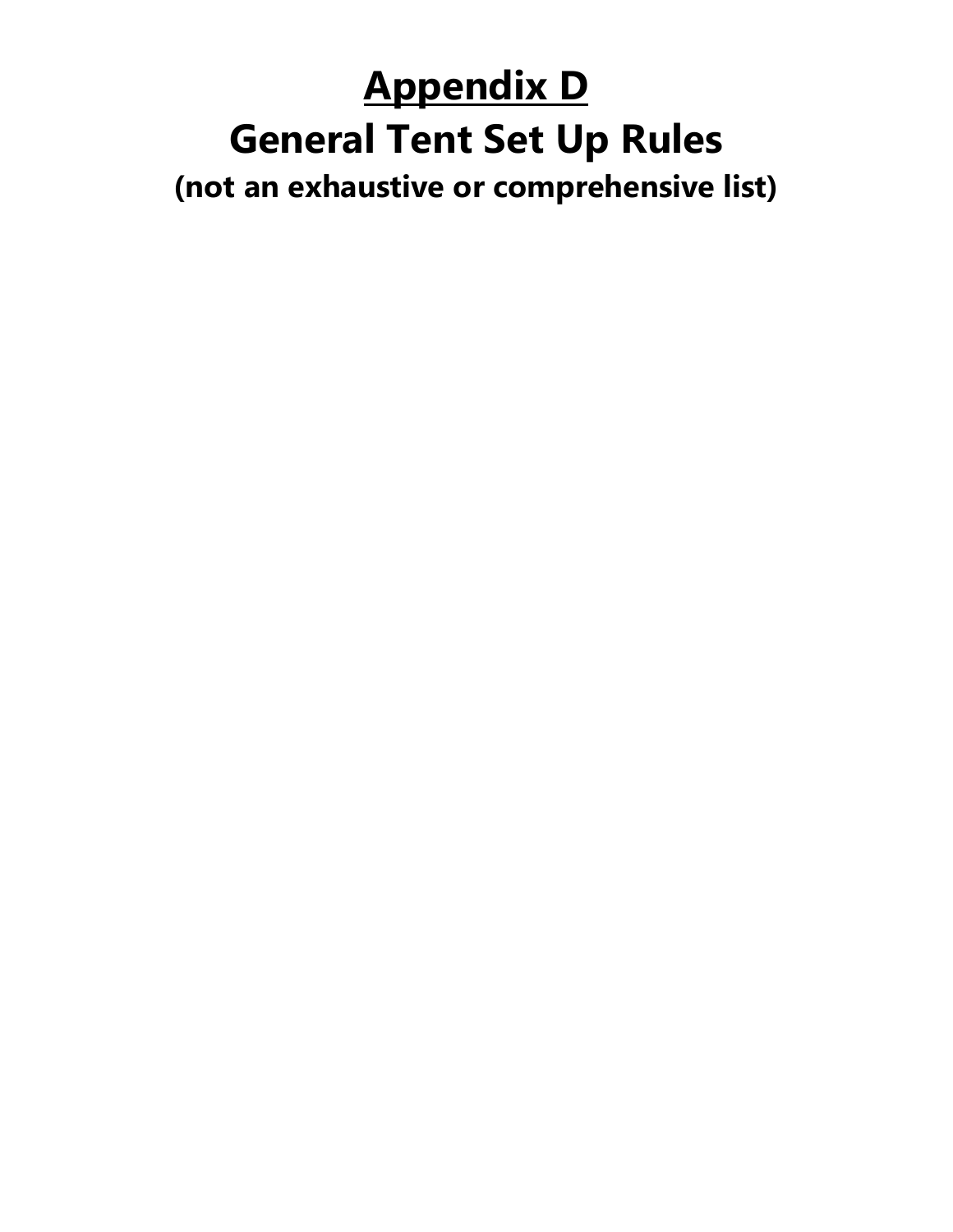#### **Tents**

- No smoking signs must be placed in conspicuous location
- A tent open to the public must not have: devices emitting flame, fire or heat or any flammable or combustible liquids, gas, charcoal or other cooking device – none of these items may be within 10 feet of a tent that is open to the public
- Properly staked per the manufacturer's specifications
	- o Barrels are NOT permitted
	- o Concrete weights are permitted
	- o Must have anchorage documentation
- Am I enclosed?
	- $\circ$  Enclosed 4 tent walls
		- **·** I need the proper number of emergency exits
		- **·** I need to be fire-rated (tag on tent)
		- **I** I have an occupancy that must be maintained
	- o Not enclosed 3 or less tent walls
	- Am I more or less than 400 sq. ft?
		- $\circ$  No
			- Just ensure the tent is properly secured
			- **.** If I am enclosed, I count as a building structure and must have an occupancy
			- If I am used for cooking I need to be fire-rated
		- o Yes
			- **·** I must be properly staked down
			- **EXECT** If I am enclosed, I count as a building structure and must have an occupancy
			- **.** I require an A&E permit with the State Fire Marshall's office
			- **·** I must have a 20-foot separation from: lot lines, buildings, other tents, parked vehicles, combustion engines
				- Support ropes and guy wires are considered part of the structure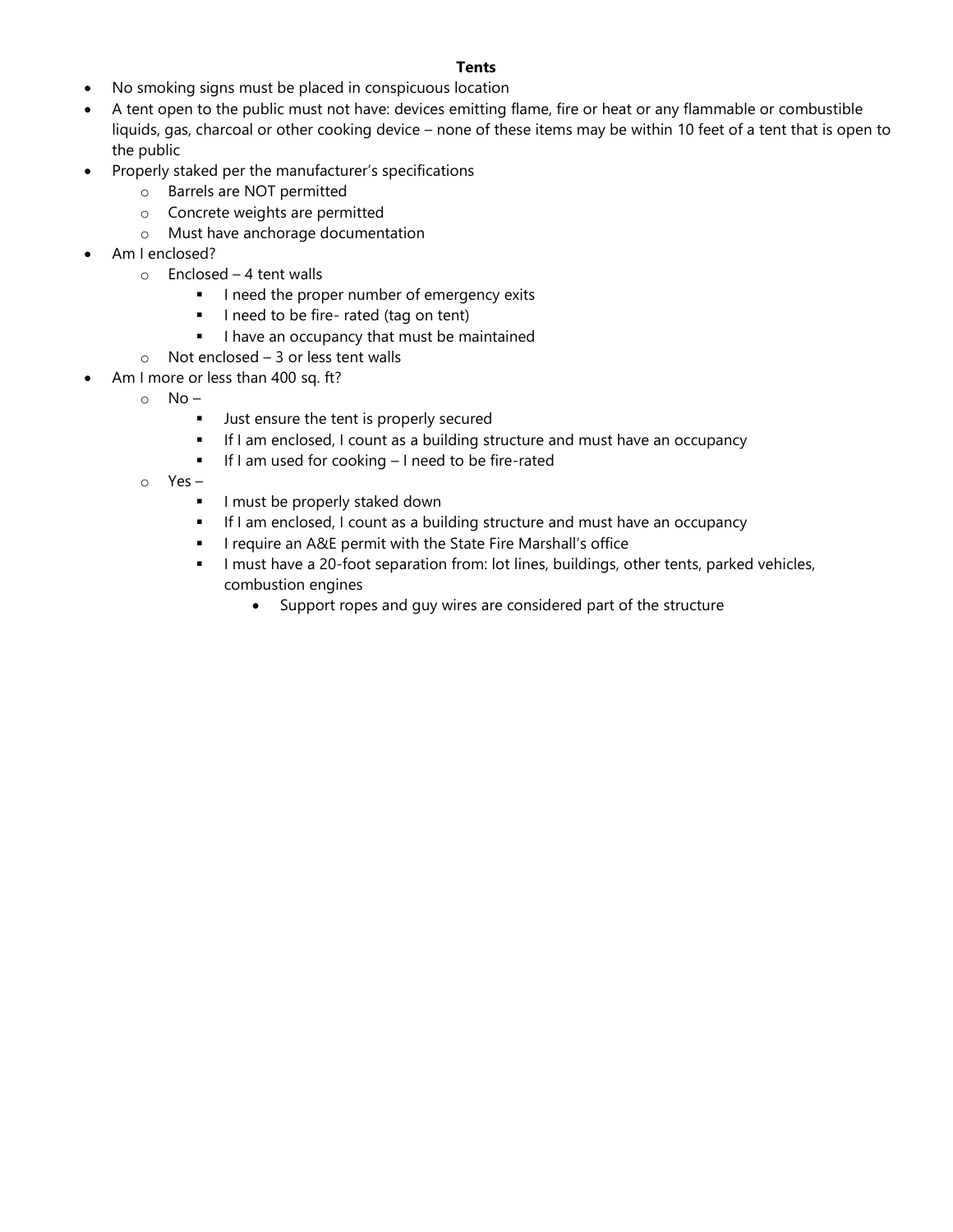# **Appendix E Noise Ordinance: City of Mishawaka**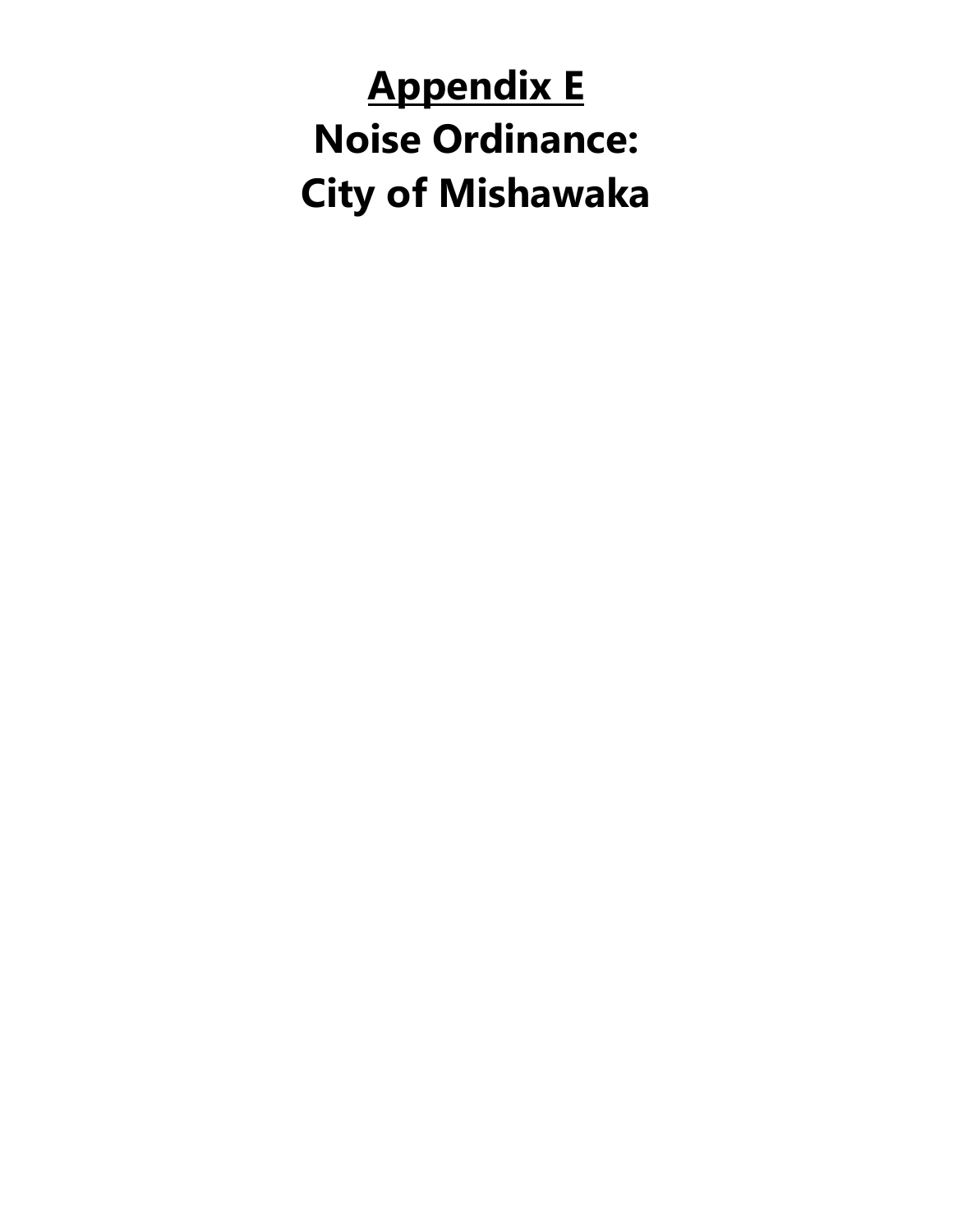#### **ARTICLE V. - NOISE CONTROL[\[1\]](https://library.municode.com/#fn_19)**

#### • **Sec. 30-104. - Penalty.**

Any person found in violation of any provisions of this article who does not choose the violations bureau option shall be fined not less than \$50.00 for the first offense, and not less than \$75.00 for the second offense, and not less than \$150.00 for the third and subsequent offense.

(Code 1985, § 97.99; Ord. No. 3533, 10-21-1991)

#### • **Sec. 30-105. - Loud noises prohibited.**

No person shall make, continue or cause to be made or continued any loud, raucous or unusual noise which disturbs, injures or endangers the health, peace or safety of others within the city. (Code 1985, § 97.01; Ord. No. 3533, 10-21-1991)

• **Sec. 30-106. - Prohibited noises enumerated.**

The following acts, among others, are declared to be loud, raucous or unusual noises in violation of this section, but such enumeration shall not be deemed to be exclusive:

The sounding of any horn or signaling device on any automobile, motorcycle, or other vehicle on any street or public place except as a danger warning; the creation by means of any such signaling device of any unreasonably loud and raucous sound; and any such signaling device sounded for an unreasonable period of time. The use of any signaling device except one operated by hand or electricity; the use of any horn, whistle or other device operated by engine exhaust; and the use of any such signaling device when traffic is for any reason held up.

Using, operating or permitting to be played, used or operated, any radio receiving set, musical instrument, phonograph, or other machine or device for the producing or reproducing of sound in such a manner as to disturb the peace, quiet and comfort of the neighboring inhabitants or at any louder volume than is necessary for convenient hearing for the person who is in the room, vehicle or chamber in which such machine or device is operated and who is a voluntary listener. The operation of any such set, instrument, phonograph, machine or device between the hours of 10:00 p.m. and 7:00 a.m. in such a manner as to be plainly audible at a distance of 50 feet from the building, structure or vehicle in which it is located shall be prima facie evidence of a violation of this section.

Using, operating or permitting to be played, used or operated any radio receiving set, musical instrument, phonograph, loudspeaker, sound amplifier, or other machine or device for the producing of sound which is cast upon the public streets for the purpose of commercial advertising or attracting the attention of the public to any building or structure.

Yelling, hooting, whistling or singing on the public streets, particularly between the hours of 10:00 p.m. and 7:00 a.m. or at any time or place so as to violate the quiet, comfort, or repose of persons in any office or in any dwelling, hotel or other type of residence or of any person in the vicinity.

The keeping of any animal or bird which by causing frequent or long-continued noise shall violate the comfort or repose of any person in the vicinity.

The blowing of any locomotive steam whistle or steam whistle attached to any stationary boiler, except to give notice of the time to begin or stop work or as a warning of fire or danger, or upon request of proper city authorities.

The discharge into the open air of the exhaust of any steam engine, stationary internal -combustion engine, motorboat or motor vehicle except through a muffler or other device which will effectively prevent loud or explosive noises therefrom.

The use of any automobile, motorcycle or other vehicle so out of repair, so loaded or in such a manner as to create loud and unnecessary engine noise, grating, grinding, rattling or other noise in excess of the noise limit measured in decibels as prescribed by state standards. The noise limit applies to total noise from a motor vehicle or motorcycle including that noise of other vehicles attached thereto.

The operation of any motor vehicle or motorcycle in such a manner as to create excessive noise such as the squeali ng of tires or other noise unrelated to engine noise and noise caused by unnecessary grinding, rattling or other vehicle disrepair need not be measured in decibels to violate this section.

(6)

(7)

(8)

(9)

(5)

(1)

(2)

(3)

(4)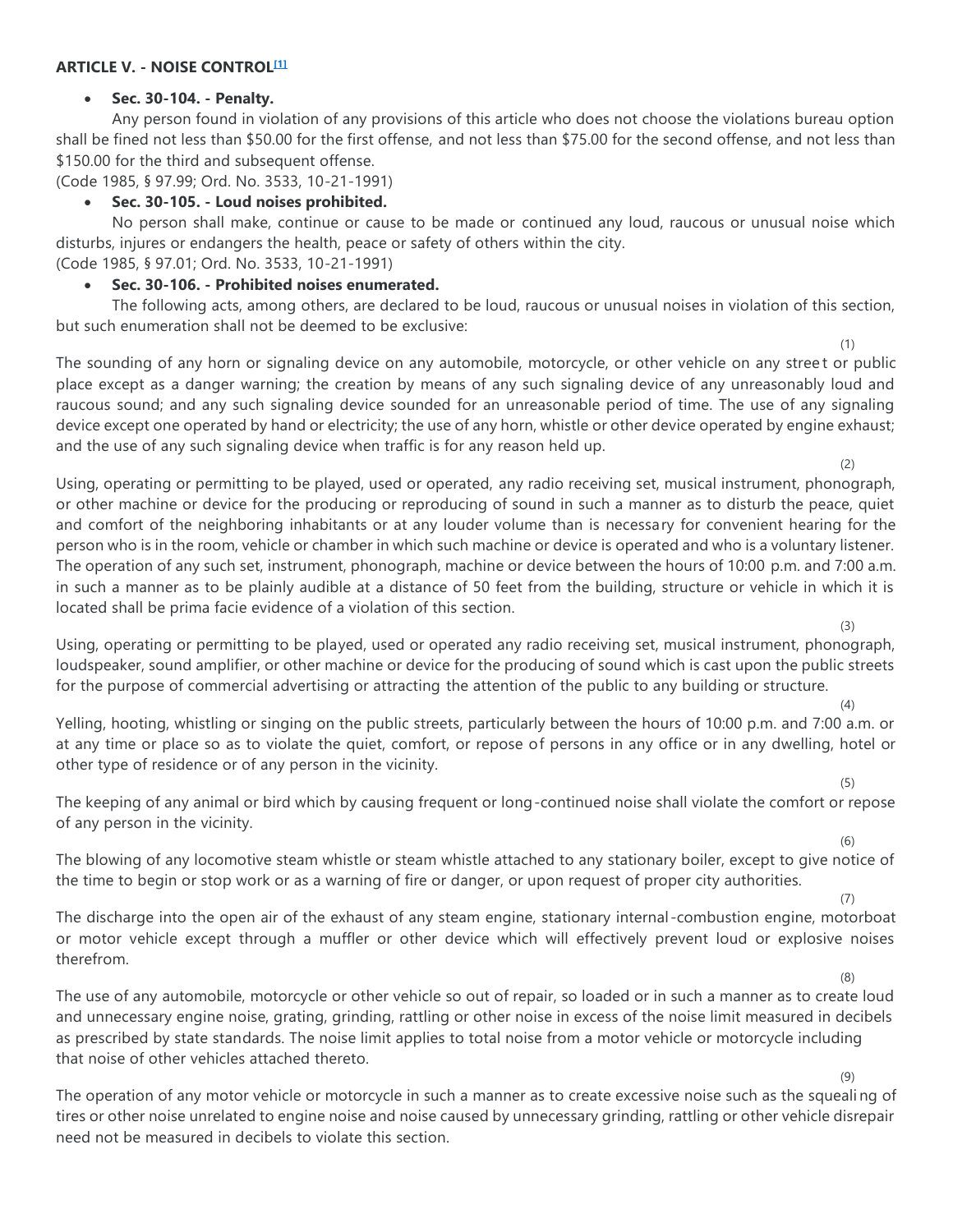The creation of a loud and excessive noise in connection with the loading or unloading of any vehicle or the opening and destruction of bales, boxes, crates and containers.

(11) The erection (including excavating), demolition, alteration or repair of any building, other than between the hours of 7:00 a.m. and 6:00 p.m. on weekdays, except in case of urgent necessity in the interest of public health and safety, and then only with a permit from the building commissioner. The permit may be granted for a period not to exceed three days or less while the emergency continues and may be renewed for a period of three days or less while the emergency continues. If the building commissioner shall determine that the public health and safety will not be impaired by the erection, demolition, alteration or repair of any building or the excavation of streets and highways within the hours of 6:00 p.m. and 7:00 a.m., and further determines that loss or inconvenience would result to any party in interest, he may grant permission for such work to be done within the hours of 6:00 p.m. and 7:00 a.m., upon application being made at the time the permit for work is awarded or during the progress of the work.  $(12)$ 

The creation of any loud or raucous noise on any street adjacent to any school, institution of learning, church or court while the same is in use, or adjacent to any hospital, which unreasonably interferes with the workings of such institution, or which unduly disturbs patients in the hospital, provided conspicuous signs are displayed in such streets indicating that the same is a school, hospital or court street.

The shouting and crying of peddlers, hawkers and vendors which disturbs the peace and quiet of the neighborhood. (14)

The use of any drum or other instrument or device for the purpose of attracting attention by creation of noise to any performance, show or sale.

The transportation of rails, pillars or columns of iron, steel or other materials over and along streets and other public places upon carts, drays, cars, trucks or in any other manner, loaded so as to cause loud and raucous noises so as to disturb the peace and quiet of such streets or other public places.

The operation between the hours of 10:00 p.m. and 7:00 a.m. of any pile driver, steam shovel, pneumatic hammer, derrick, steam or electric hoist or other appliance, the use of which is attended by loud or unusual noise.

The operation of any noise-creating blower or power fan or any internal combustion engine, the operation of which causes loud and raucous noise due to the explosion of operating gases or fluids, unless the noise from such blower or fan is muffled and such engine is equipped with a muffler device sufficient to deaden such noise.

### • **Sec. 30-109. - Permits for special exceptions.**

The office of the city controller shall have the authority to issue permits for:

Holidays, celebrations, concerts, parades, or other special events, public or personal.

(2) Persons who demonstrate that bringing the source of sound or activity for which the permit is sought into compliance with the provisions of this article would constitute an unreasonable hardship on the applicant, the community, or other persons; and that the adverse impact on the health, safety, and welfare of persons affected by the permit has been outweighed by the hardship. Permits may contain any conditions, including a time limit, that are necessary to limit the adverse impact of the activity.

Noncompliance with any condition of the permit shall terminate the permit and subject the person holding it to the provisions of this article.

The board of public works and safety shall issue guidelines defining the procedures to be followed in applying for a permit and the specific criteria to be considered in deciding whether to issue a permit. The board shall also determine fees for those permits to be issued.

(Code 1985, § 97.05; Ord. No. 3533, 10-21-1991)

(10)

(15)

 $(13)$ 

- (16)
- $(17)$

(a)

(1)

(3)

(b)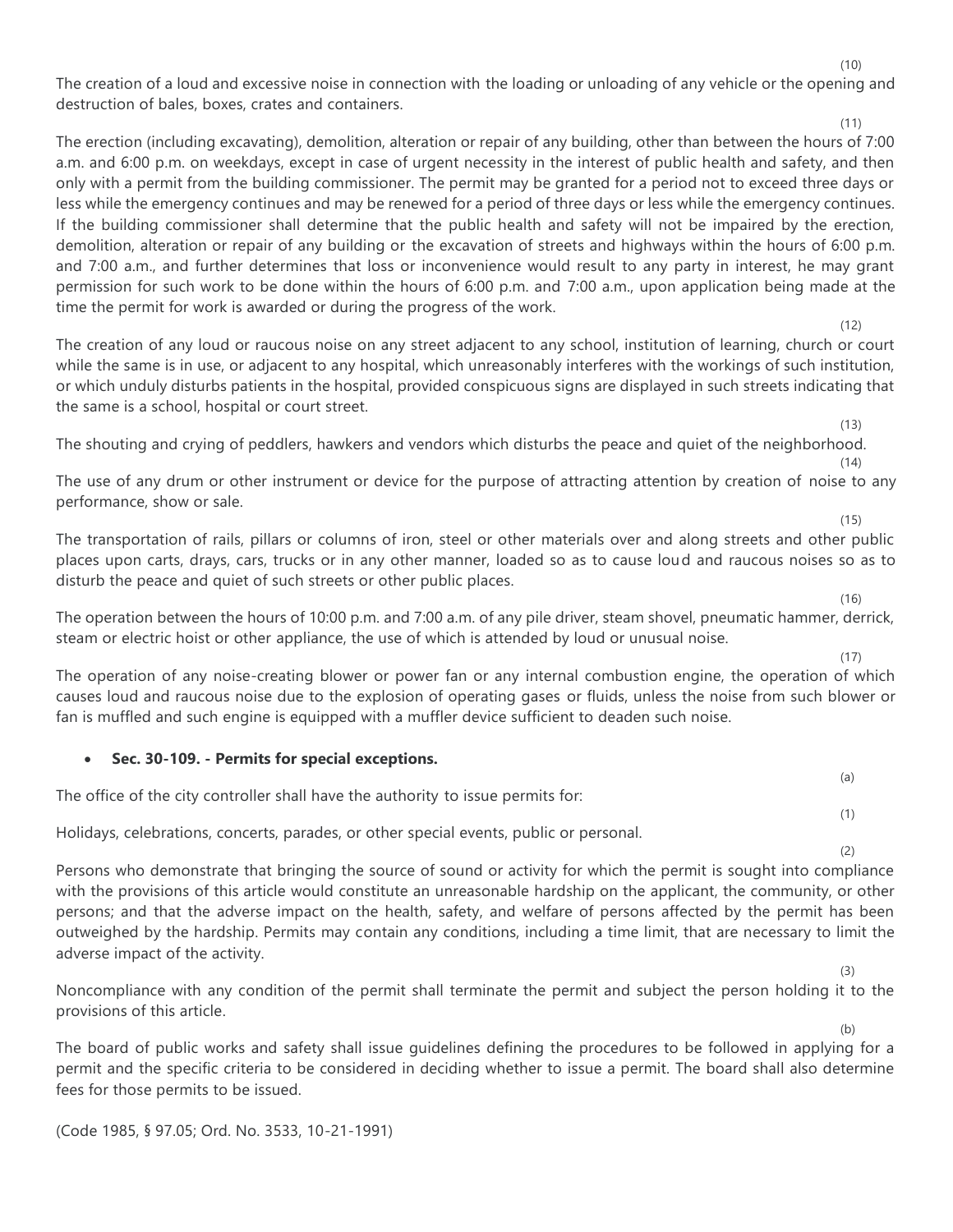## **Appendix F How to Submit a Variance Request to the Board of Public Works**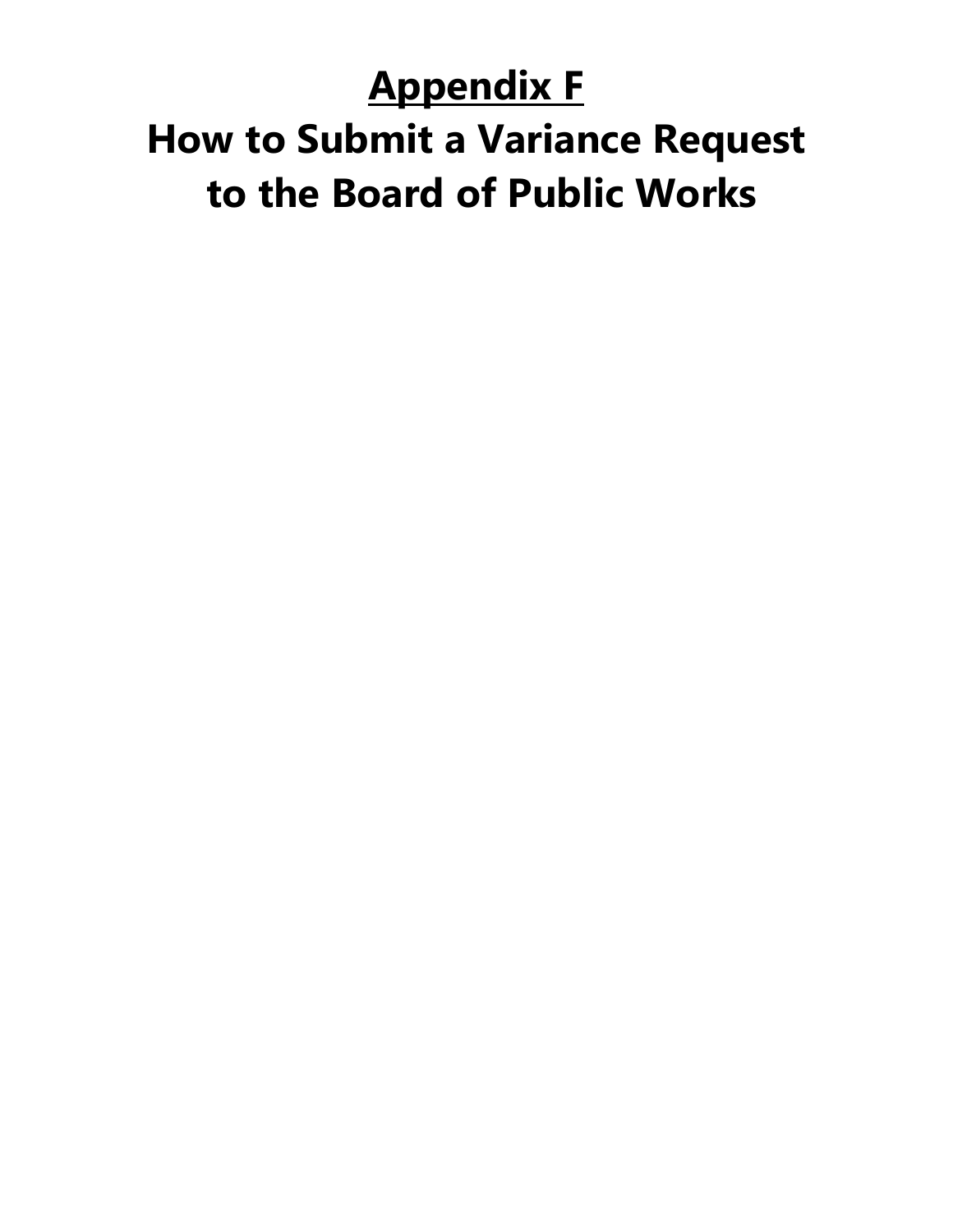Please send an email to Kari Myers, Clerk of the Board, for additional information on how to formally submit a request to the Board of Public Works. You will want to include a description of your event.

Kari Myers: **kmyers@mishawaka.in.gov**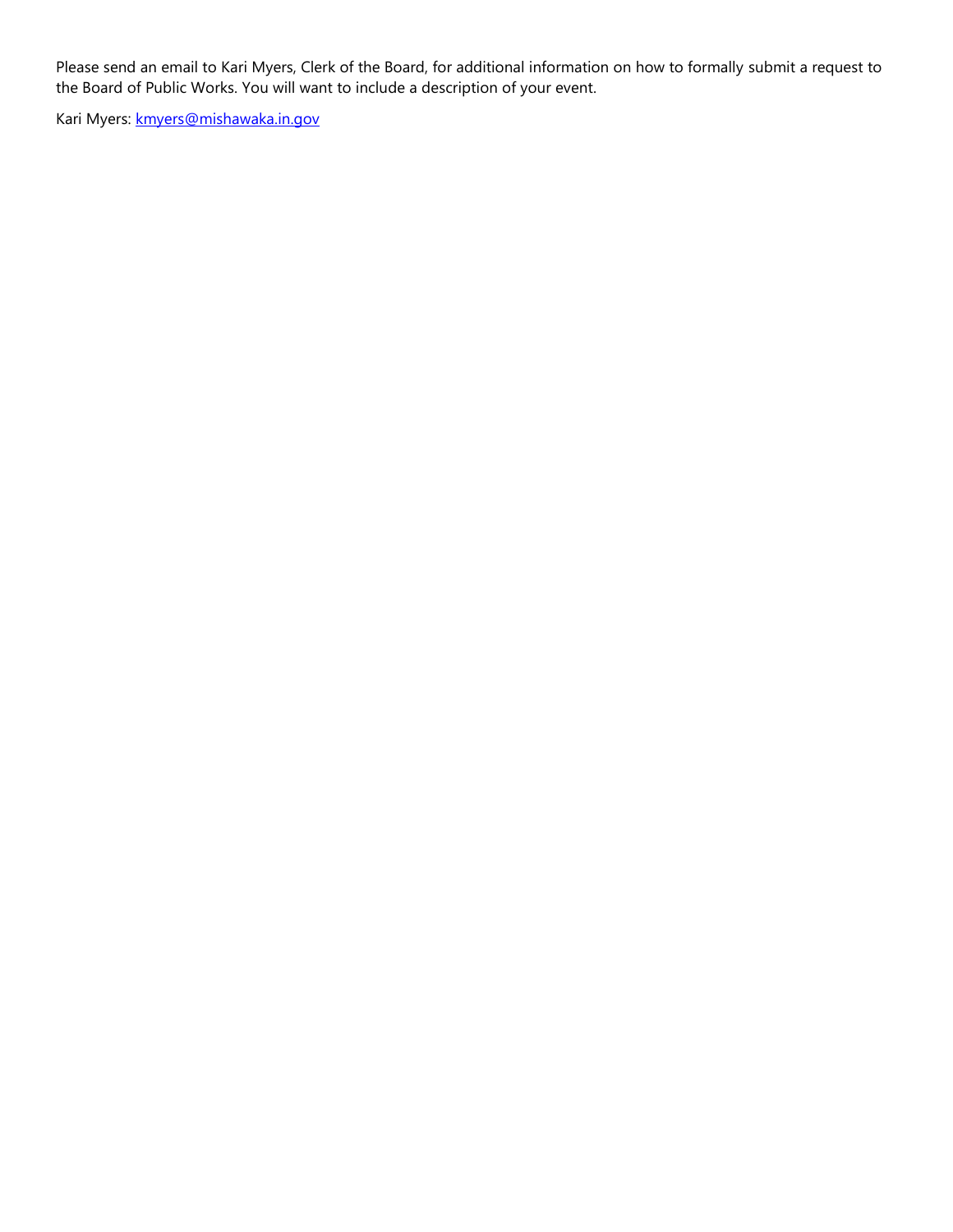## **Appendix G Inflatable Attractions Guidelines & Permit Form**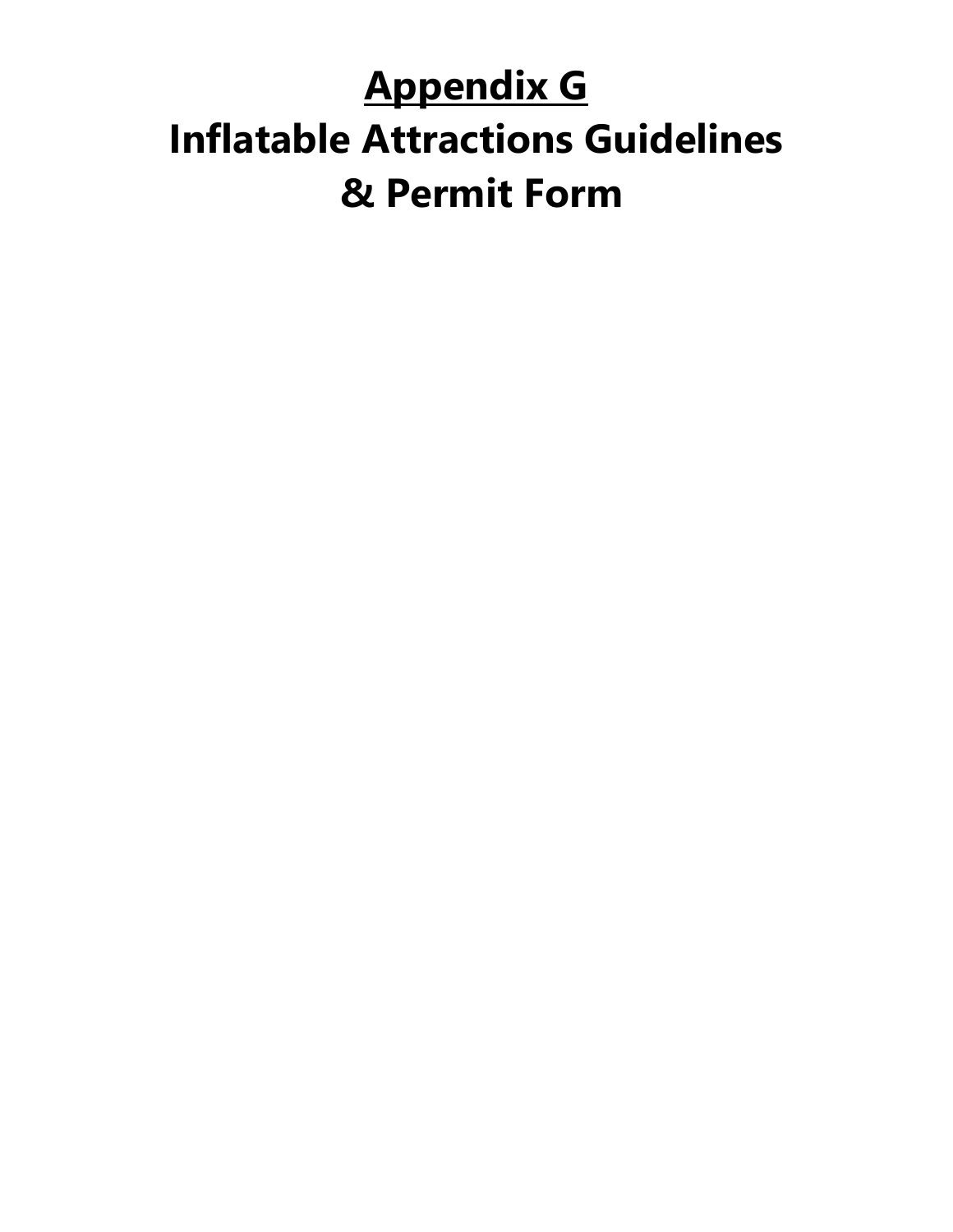

### CITY OF MISHAWAKA PARKS & RECREATION DEPT. IN FLATABLE ATTRACTIONS GUIDELINES



### **Event Organizer Responsibilities:**

- A generator may be required due to lack of electricity.
- The ground beneath the inflatable must be protected. For example, put tarp below the inflatable.
- Your bounce house company must provide proof of insurance naming the City of Mishawaka as additionally insured.

#### **Attendant/ Renter Responsibilities:**

- **The inflatable attraction must be securely anchored at all times. Staking in the parks is strictly prohibited. Please use weights to anchor the inflatable.**
- **DO NOT use the bounce and/or slide if the wind conditions exceed 15 mph.**
- Unit will not be located within 5 feet of any fixed object such as a wall or pole.
- Unity will not be set up next to (within 20 feet) of rides or equipment that uses diesel, gasoline, or propane fuel.
- Supervision by an adult is required at all times.
- The attendant should make all riders aware of rules posted on the inflatable.
- Entry into the inflatable device should be done in an orderly and controlled manner.
- Riders should be of similar age, weight, and height range. Adults and older children should not bounce with younger children of differing size.
- Persons under the influence of any "intoxicating" substances are not permitted in the bounce house.
- No shoes, eyeglasses, jewelry, or sharp objects.
- No somersaults, diving, wrestling, flips, rough play, and/or hanging on attachments are not allowed in the inflatable.
- No food, drinks, gum, pets, silly string, or confetti is allowed in the inflatable.
- Do not allow anyone to bounce if the bounce house is wet.
- Keep everyone away from the blower at all times.
- Once the inflatable has been erected by the rental company, the inflatable attraction should not be moved from the location of installation.

#### **Emergency Procedures:**

In the event of a Severe Weather Alert, Power Failure, or Medical Emergency, the following procedures should be followed:

- Call the appropriate emergency responders (if necessary).
- Exit riders in an orderly fashion away from the inflatable.
- Turn off blower and then unplug from outlet.
- Keep riders away from the inflatable device.

I have read, I understand, and I agree to the above rules and regulations. I understand that if I do not follow the above rules and regulations, I may be asked to shut down my inflatable attraction. If I am asked to shut down my inflatable attraction, I realize that I will not receive a refund from the Mishawaka Parks and Recreation Department, the City of Mishawaka, or any other City of Mishawaka Department. My signature is proof of agreement to all of the conditions listed on this form.

Date: Event Date: Name: Signature: Signature: Signature: Signature: Signature: Signature: Signature: Signature: Signature: Signature: Signature: Signature: Signature: Signature: Signature: Signature: Signature: Signature: Signature: Signatu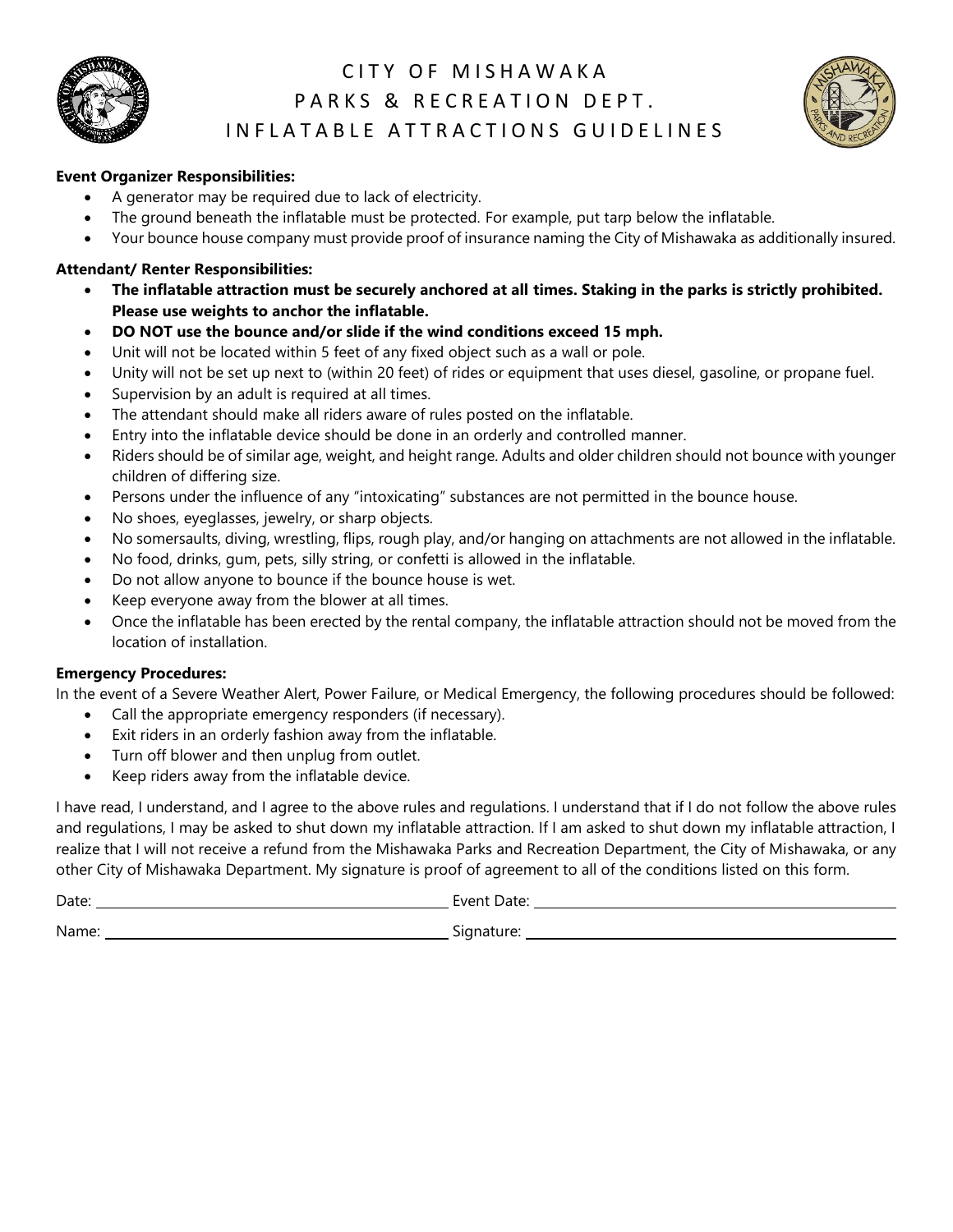### **Appendix H**

# **Temporary Event Plan & Review – St. Joseph County Dept. of Health**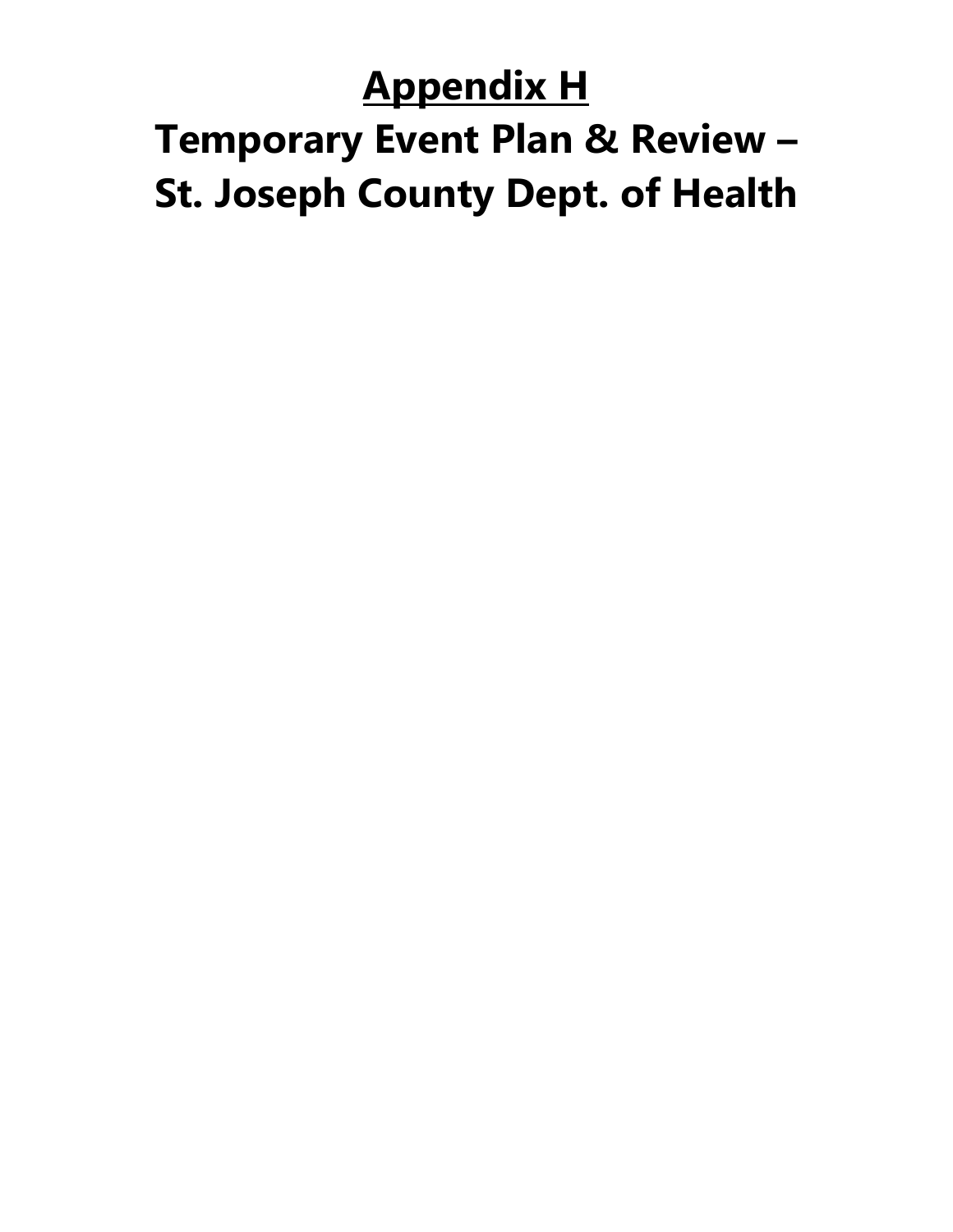

### **St. Joseph County Health Department**

### **Temporary Event Plan and Review**

**IMPORTANT:** The temporary Plan and Review **MUST** be submitted to the Health Department

### 30 days prior to the Event. The application must be completed in its entirety.

|                                          | Time:                                                                                                         |
|------------------------------------------|---------------------------------------------------------------------------------------------------------------|
|                                          | Water Supply: Public Private Copy of last water test) Y N                                                     |
|                                          |                                                                                                               |
|                                          |                                                                                                               |
|                                          |                                                                                                               |
| <b>Event Coordinator Responsibility:</b> |                                                                                                               |
| ٠                                        | Ensure all vendors have applied for and obtained the necessary permit(s) seven (7) days before the Event.     |
|                                          | Contact the temporary vendors and inform them of the inspection time.                                         |
| ۰                                        | Inform the vendors they need to be at their location until the Health Department has conducted an inspection. |
|                                          | Vendors who are not at their location or not in full compliance with 410 IAC 7-24 will not be allowed to      |
| operate.                                 |                                                                                                               |

- If a vendor has not applied and paid for a permit, the Event Coordinator **SHALL** not allow that vendor to operate.
- Any vendor without adequate hand washing facilities will be closed until adequate hand washing facilities can be  $\bullet$ provided.
- Submit a site map listing location(s) of the food vendors.  $\bullet$

The Temporary Event Plan and Review may be faxed to the Health Department at 574-235-9497, mailed to St. Joseph County Health Department, Attention Food Division, 227 W. Jefferson Blvd. 9th Floor County City Building, South Bend, IN 46601, or emailed to CSmith@co.st-joseph.in.us If there are any questions contact our office at 574-235-9721.

Office Use Only

Date application received: \_\_\_\_\_\_\_\_\_\_\_\_\_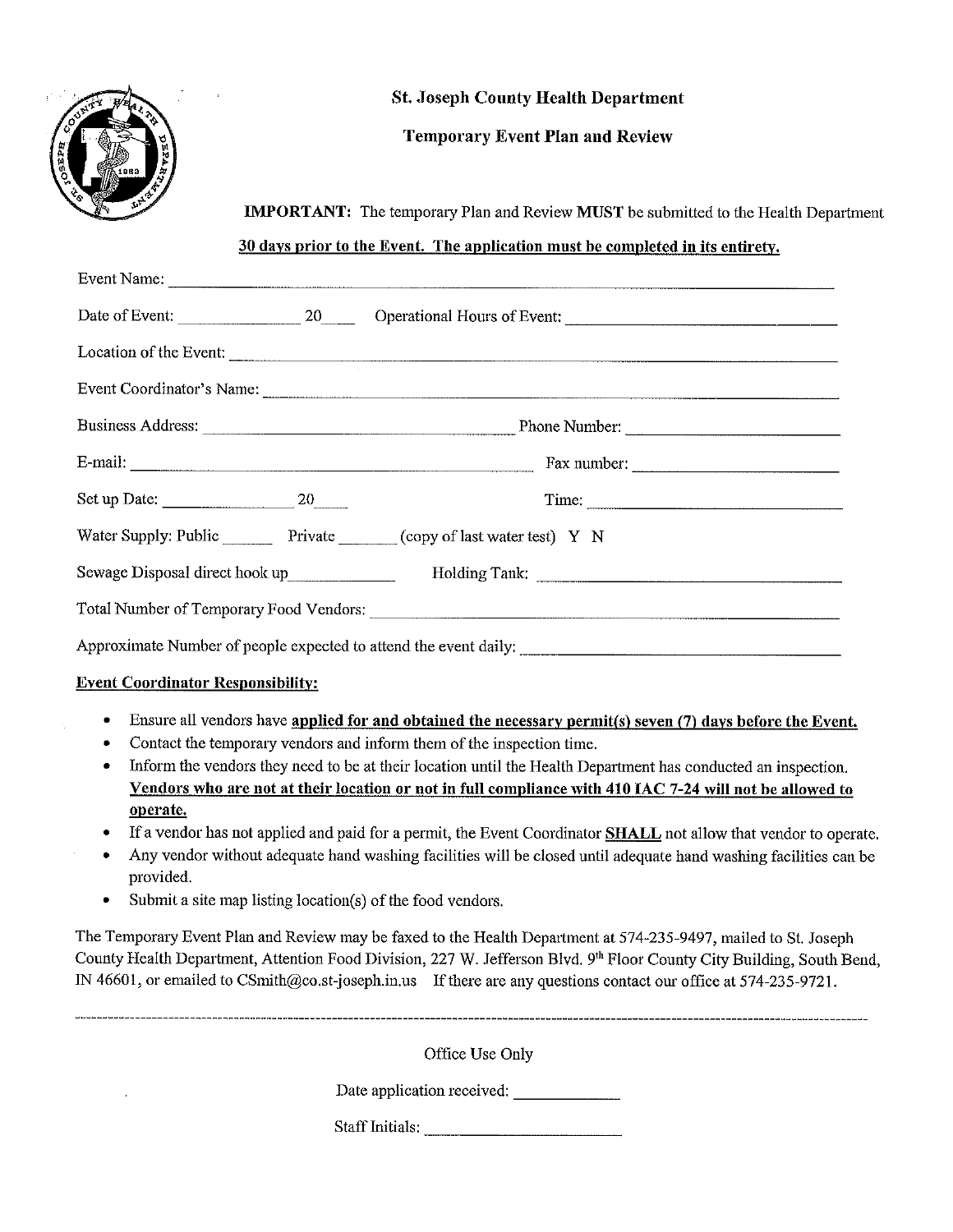# **Temporary Vendor Information**

|                         | <b>Vendor Name</b> | <b>Contact Person</b> | <b>Cell Phone</b> | <b>Telephone</b> | No. of<br>Units |
|-------------------------|--------------------|-----------------------|-------------------|------------------|-----------------|
| $\overline{1}$          |                    |                       |                   |                  |                 |
| $\overline{2}$          |                    |                       |                   |                  |                 |
|                         |                    |                       |                   |                  |                 |
| $\overline{4}$          |                    |                       |                   |                  |                 |
| $\overline{5}$          |                    |                       |                   |                  |                 |
| $\overline{6}$          |                    |                       |                   |                  |                 |
| $\overline{7}$          |                    |                       |                   |                  |                 |
| $\overline{\mathbf{8}}$ |                    |                       |                   |                  |                 |
| $\overline{9}$          |                    |                       |                   |                  |                 |
| $\overline{10}$         |                    |                       |                   |                  |                 |
| $\overline{11}$         |                    |                       |                   |                  |                 |
| $\overline{12}$         |                    |                       |                   |                  |                 |
| $\overline{13}$         |                    |                       |                   |                  |                 |
| $\overline{14}$         |                    |                       |                   |                  |                 |
| $\overline{15}$         |                    |                       |                   |                  |                 |
| $\overline{16}$         |                    |                       |                   |                  |                 |
| $\overline{17}$         |                    |                       |                   |                  |                 |
| $\overline{18}$         |                    |                       |                   |                  |                 |
| $\overline{19}$         |                    |                       |                   |                  |                 |
| 20                      |                    |                       |                   |                  |                 |
| $\overline{21}$         |                    |                       |                   |                  |                 |
| $\overline{22}$         |                    |                       |                   |                  |                 |
| $\overline{23}$         |                    |                       |                   |                  |                 |
| $\overline{24}$         |                    |                       |                   |                  |                 |
| $\overline{25}$         |                    |                       |                   |                  |                 |
| $\overline{26}$         |                    |                       |                   |                  |                 |
| $\overline{27}$         |                    |                       |                   |                  |                 |
| $\overline{28}$         |                    |                       |                   |                  |                 |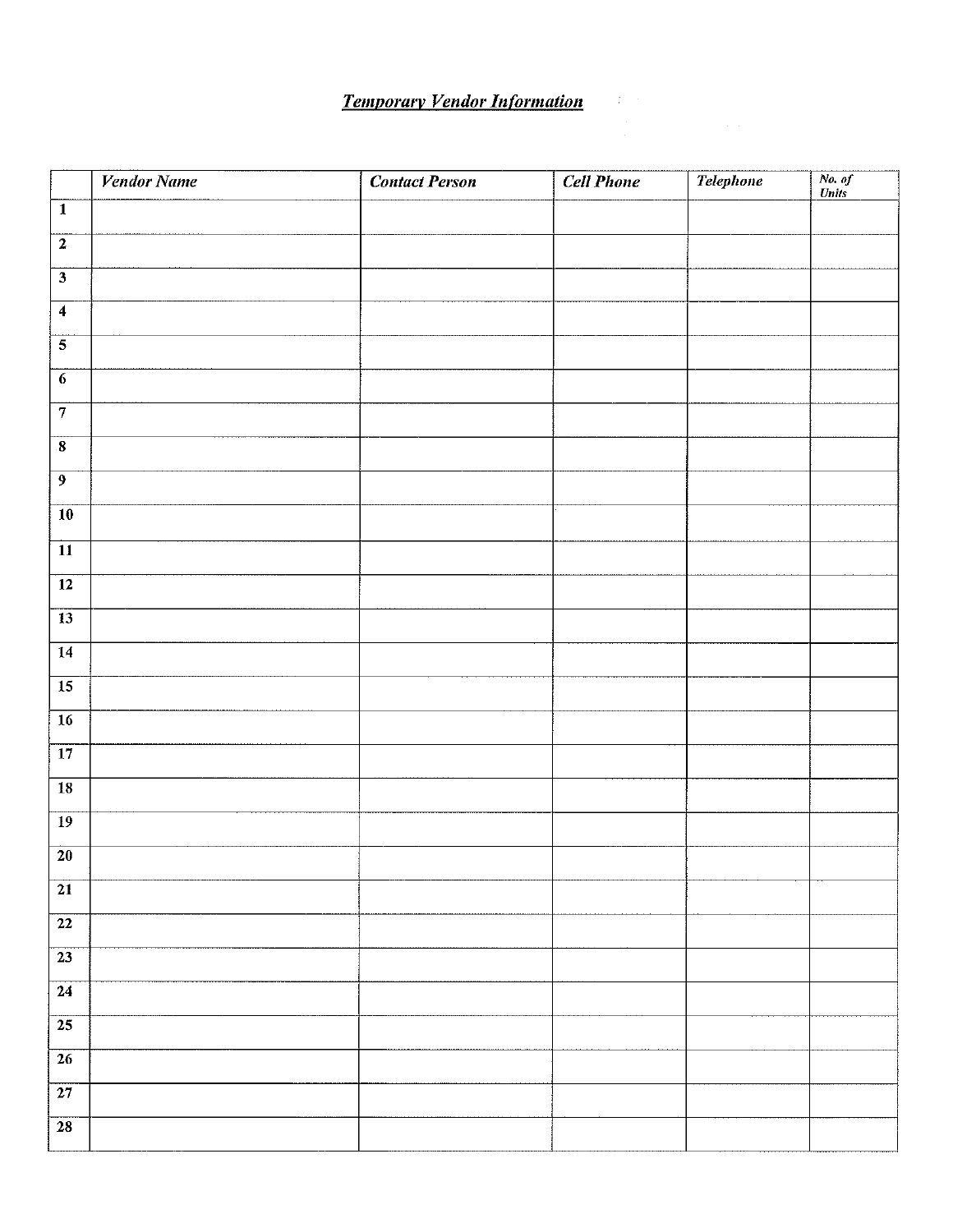# **Appendix J Beer & Wine Permit – Indiana State Excise**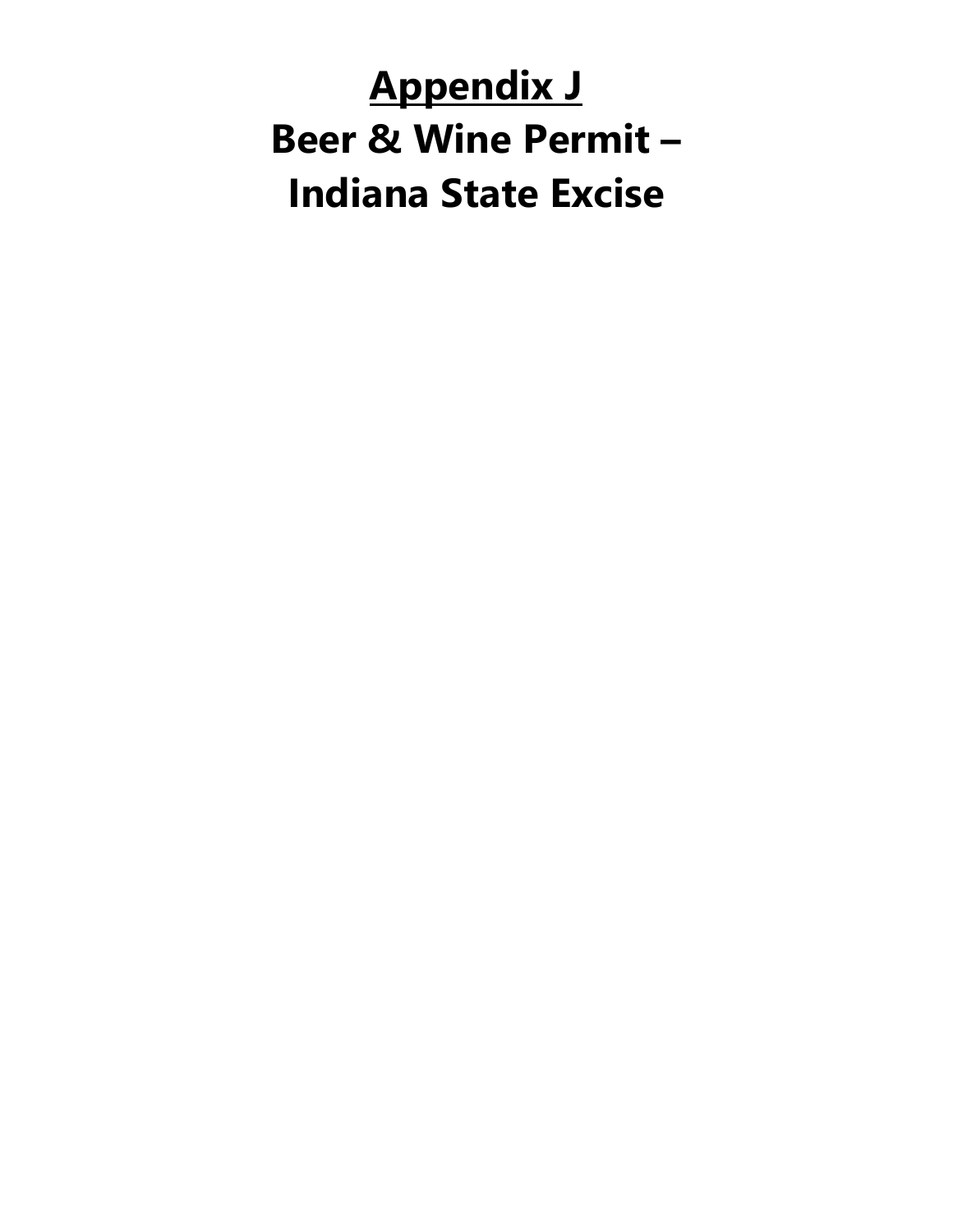

### BEER / WINE AUTHORITY / TYPE 118

State Form 35494 (R9 / 9-19)

**INSTRUCTIONS:** 

- 1. Applicant must complete all requested information.
- 2. Please type or print clearly.
- 
- 3. Submit application and payment to the local excise district office.<br>4. All events are \$50.00 per day (905 IAC 1-11.1-1). Business checks and money orders made payable to the Indiana Alcohol and Tobacco Commission are accepted.
- 5. Serving past midnight, no later than 3 AM, is one (1) day.
- 6. No rain checks on any of the listed events.

#### Deliver or mail completed application and payment to:

**DISTRICT 1** 52422 County Road 17 Bristol, IN 46507 Telephone: (574) 264-9480

**DISTRICT 2** 1353 South Governors Drive Columbia City, IN 46725 Telephone: (260) 244-4285

**DISTRICT 3** 41 West 300 North Crawfordsville, IN 47933 Telephone: (765) 362-8815

**DISTRICT 4** 651 S. Frontage Road<br>Seymour, IN 47274<br>Telephone: (812) 523-8314

**DISTRICT 5** 3650 South US Hwy 41 Vincennes, IN 47591 Telephone: (812) 882-1292

**DISTRICT 6** 6400 East 30th Street Indianapolis, IN 46219 Telephone: (317) 541-4100

Visit https://www.in.gov/atc/isep/2379.htm for additional information about the districts.

|                                                                                     | STEP 1. GENERAL INFORMATION                      |            |                                    |  |
|-------------------------------------------------------------------------------------|--------------------------------------------------|------------|------------------------------------|--|
| Name of applicant applying for permit (organization, club, corporation, individual) |                                                  |            | TM Permit number (issued by ATC)   |  |
| Address of applicant (number and street, city, state, and ZIP code)                 |                                                  |            | E-mail address                     |  |
| Name of person making application                                                   | Fax number<br>Emergency contact telephone number |            |                                    |  |
| Printed name of contact person of event                                             |                                                  |            | Emergency contact telephone number |  |
|                                                                                     |                                                  |            |                                    |  |
|                                                                                     | STEP 2. EVENT INFORMATION                        |            |                                    |  |
| Beginning day                                                                       | Beginning date (month, day, year)                | Ending day | Ending date (month, day, year)     |  |
| Time of event                                                                       |                                                  |            |                                    |  |
| Start time                                                                          | $\Box$ AM $\Box$ PM                              | End time   | $\Box$ am $\Box$ PM                |  |
| Type or description of event                                                        |                                                  |            |                                    |  |
|                                                                                     |                                                  |            |                                    |  |
| Exact address of event (number and street, city, state, and ZIP code)               |                                                  |            |                                    |  |
|                                                                                     | STEP 3. FLOOR PLAN (See Step 4, Number 2.)       |            |                                    |  |
|                                                                                     |                                                  |            |                                    |  |
|                                                                                     |                                                  |            |                                    |  |
|                                                                                     |                                                  |            |                                    |  |
|                                                                                     |                                                  |            |                                    |  |
|                                                                                     |                                                  |            |                                    |  |
|                                                                                     |                                                  |            |                                    |  |
|                                                                                     |                                                  |            |                                    |  |
|                                                                                     |                                                  |            |                                    |  |
|                                                                                     |                                                  |            |                                    |  |
|                                                                                     |                                                  |            |                                    |  |
|                                                                                     |                                                  |            |                                    |  |
|                                                                                     |                                                  |            |                                    |  |
|                                                                                     |                                                  |            |                                    |  |
|                                                                                     |                                                  |            |                                    |  |
|                                                                                     |                                                  |            |                                    |  |
|                                                                                     |                                                  |            |                                    |  |
|                                                                                     |                                                  |            |                                    |  |
|                                                                                     |                                                  |            |                                    |  |
|                                                                                     |                                                  |            |                                    |  |
|                                                                                     |                                                  |            |                                    |  |
|                                                                                     |                                                  |            |                                    |  |
|                                                                                     |                                                  |            |                                    |  |
|                                                                                     |                                                  |            |                                    |  |
|                                                                                     |                                                  |            |                                    |  |
|                                                                                     |                                                  |            |                                    |  |
|                                                                                     |                                                  |            |                                    |  |
|                                                                                     |                                                  |            |                                    |  |
|                                                                                     |                                                  |            |                                    |  |
|                                                                                     |                                                  |            |                                    |  |
|                                                                                     |                                                  |            |                                    |  |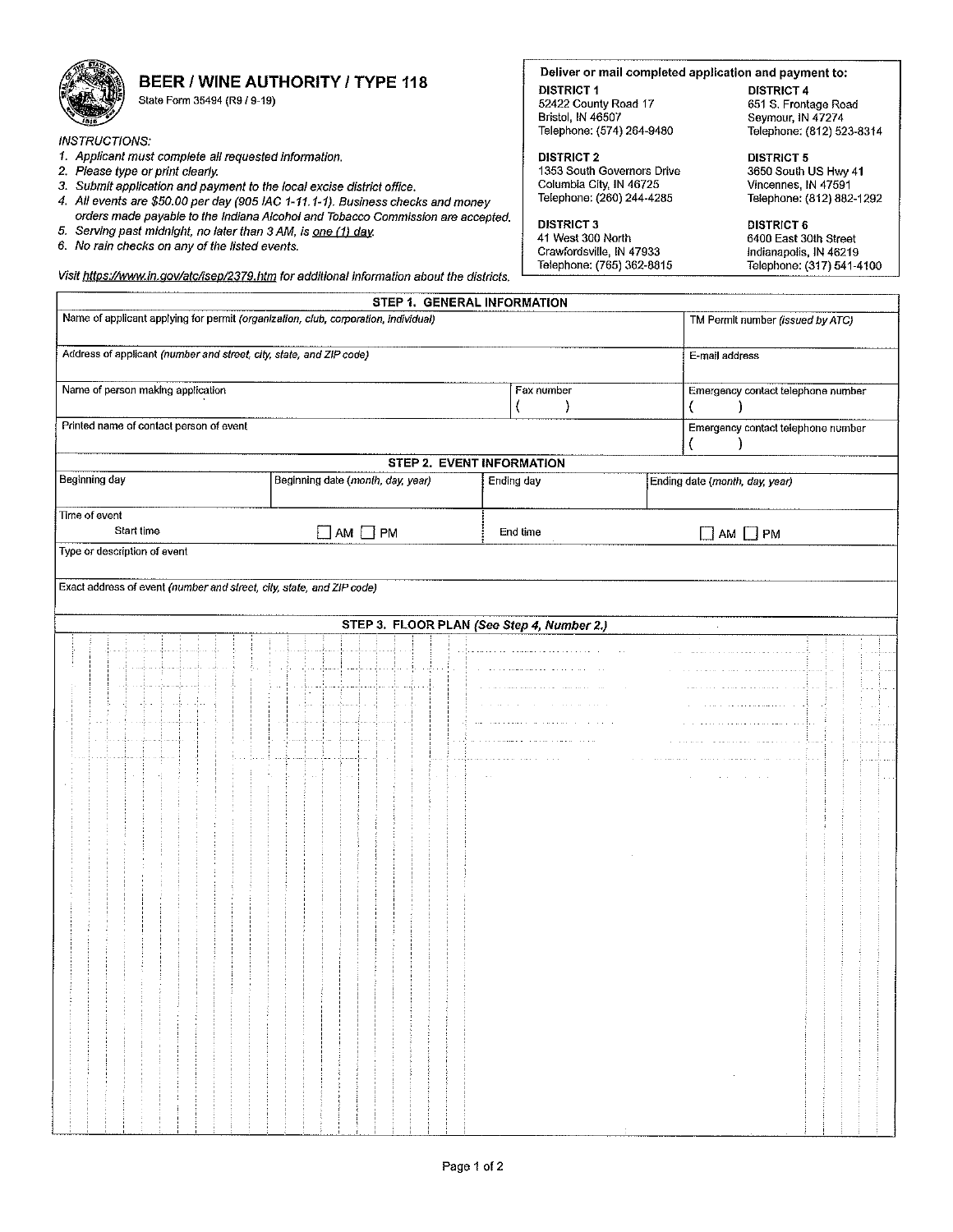| STEP 4. ACKNOWLEDGMENT |  |
|------------------------|--|

In order to qualify for this authority to serve beer and wine, the following guidelines must be met:

- 1. There must be a well defined premises, i.e. building, tent, enclosure, or fenced-in or designated area.
- 2. You must have a defined floor plan or diagram. This is to be drawn on Page 1, Step 3 of this application. If minors are to be present, you must have a defined separation between the bar area and family area. (Must be on floor plan.)
- 3. There shall be NO carry-out privileges, NO carry-in privileges and NO spirituous beverages allowed.
- 4. Each applicant must designate an individual to be responsible for the event and such person shall sign the authority.
- 5. ANY and ALL persons dispensing or accepting payment for alcoholic beverages MUST POSSESS a valid ATC employee permit.
- 6. The event must meet applicable Indiana State Board of Health requirements, particularly with regard to restroom facilities.
- 7. If the event is held in a town park, you must have approval from the town board.
- 8. Legal Hours of dispensing alcoholic beverages: (Prevailing time) Monday through Saturday -- 7 AM to 3 AM the following day Sunday -- 7 AM to 3 AM the following day
- 9. Applicant must file with the district office at which the event will be held at least five (5) days prior to the event.
- 10. The authority must be posted in the most conspicuous place at the location of the event. An excise officer or commissioner, for good cause, has the authority to revoke the authority during the event.

| STEP 5. COMMUNITY CLEARANCE                                                                                                                                                                                                    |                                |
|--------------------------------------------------------------------------------------------------------------------------------------------------------------------------------------------------------------------------------|--------------------------------|
| 1. Signature of Sheriff of county, or Chief of Police, or Town Marshall of jurisdiction where the event will be held                                                                                                           | Date signed (month, day, year) |
| 2. Signature of the mayor (if the event is held in Fort Wayne)                                                                                                                                                                 | Date signed (month, day, year) |
| Note:                                                                                                                                                                                                                          |                                |
| Please post your approved request in a conspicuous place where the alcoholic beverages are being dispensed at the location.<br>If for any reason this request is denied, you may be notified either in person or by telephone. |                                |
| I swear or affirm under penalties of perjury that the information is true and accurate.                                                                                                                                        |                                |

| FOR DISTRICT USE ONLY                                     |                                                           |  |  |
|-----------------------------------------------------------|-----------------------------------------------------------|--|--|
| District number                                           | Date issued (month, day, year)                            |  |  |
| ____<br>Reviewed by Excise Police District Representative | l Denied<br>Approved<br>.<br>____________________________ |  |  |